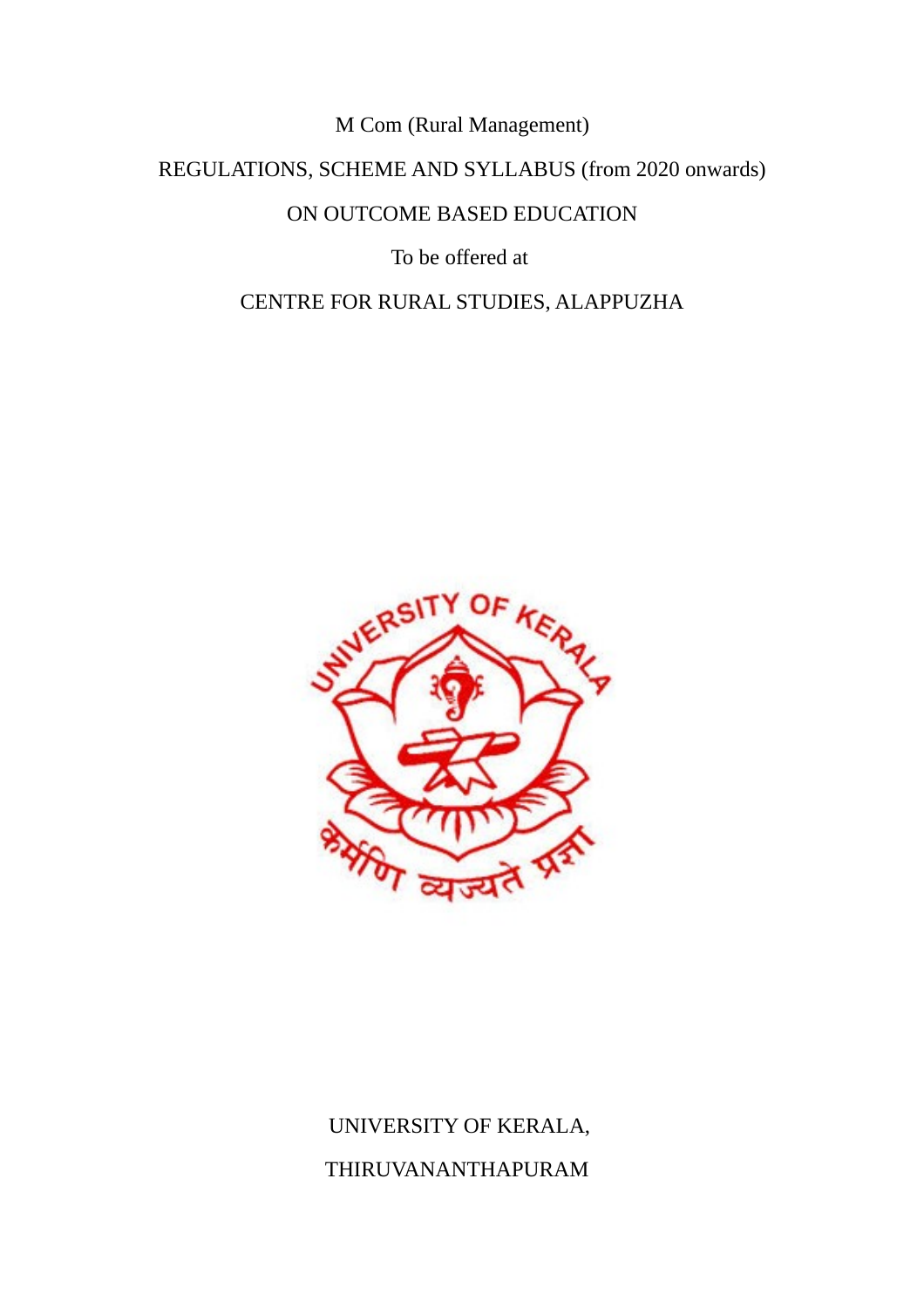### **Program Regulations and Syllabus - from 2020 onwards**

- **1. Program:** Master of Commerce Rural Management **MCom (RM)**)
- **2. Programme offered:** M Com (Rural Management)
- **3. Duration**: Two years Full Time (each year having Two Semesters)
- **4. Medium of Instruction and Examinations**: English only.
- **5. Scope:** These regulations are proposed to come into effect from 2020 admissions onwards

### **6. Eligibility for admission**

Eligibility for admission: Those having passed B.Com/ BBA/ BBM/ Bachelor of Corporate Secretary ship of Indian Universities approved by the AIU are eligible to apply; however, those who obtained the above degrees from other universities need to submit Eligibility certificate for attending the course at the time of counselling. They should have minimum 50% marks in aggregate to qualify for the same. Reservation of seats shall be according to the rules framed by the University from time to time.

**7. Number of seats:** 20 seats at the Centre for Rural studies in Alappuzha, University of Kerala.

### **8. Duration:**

8.1 The normal duration of a P.G Degree Programme shall be four semesters No student shall be permitted to complete the programme by attending more than 8 continuous semesters.

8.2 The duration of each semester shall be five months inclusive of examinations. There shall be at least 90 instructional days in a semester and a minimum of 450 hours of instructions in a semester.

### **9. Programme Educational Objectives (PEOs)**

**PEO1:** To prepare the students to make use of emerging opportunities in the horizon of commerce and rural industries

**PEO2:** To provide conceptual knowledge, logical reasoning and analytical skills in the domain of commerce.

**PEO3:** To equip the students with reasonable understanding of Rural Management including rural development, MSME, risk management etc.

**PEO4:** To create avenue for employment in the academic and Business world.

**PEO5:** To build competencies for higher studies viz. MPhil and PhD

**PEO6**: After completion of the programme, the students will have thorough understanding of Accounting, Finance, Taxation and Business Laws, Rural Management.

**PEO7:** To inculcate the spirit of team work, integrity, professional values so that the student will be able to perform effectively in an organizational set up or on their own entrepreneurial ventures.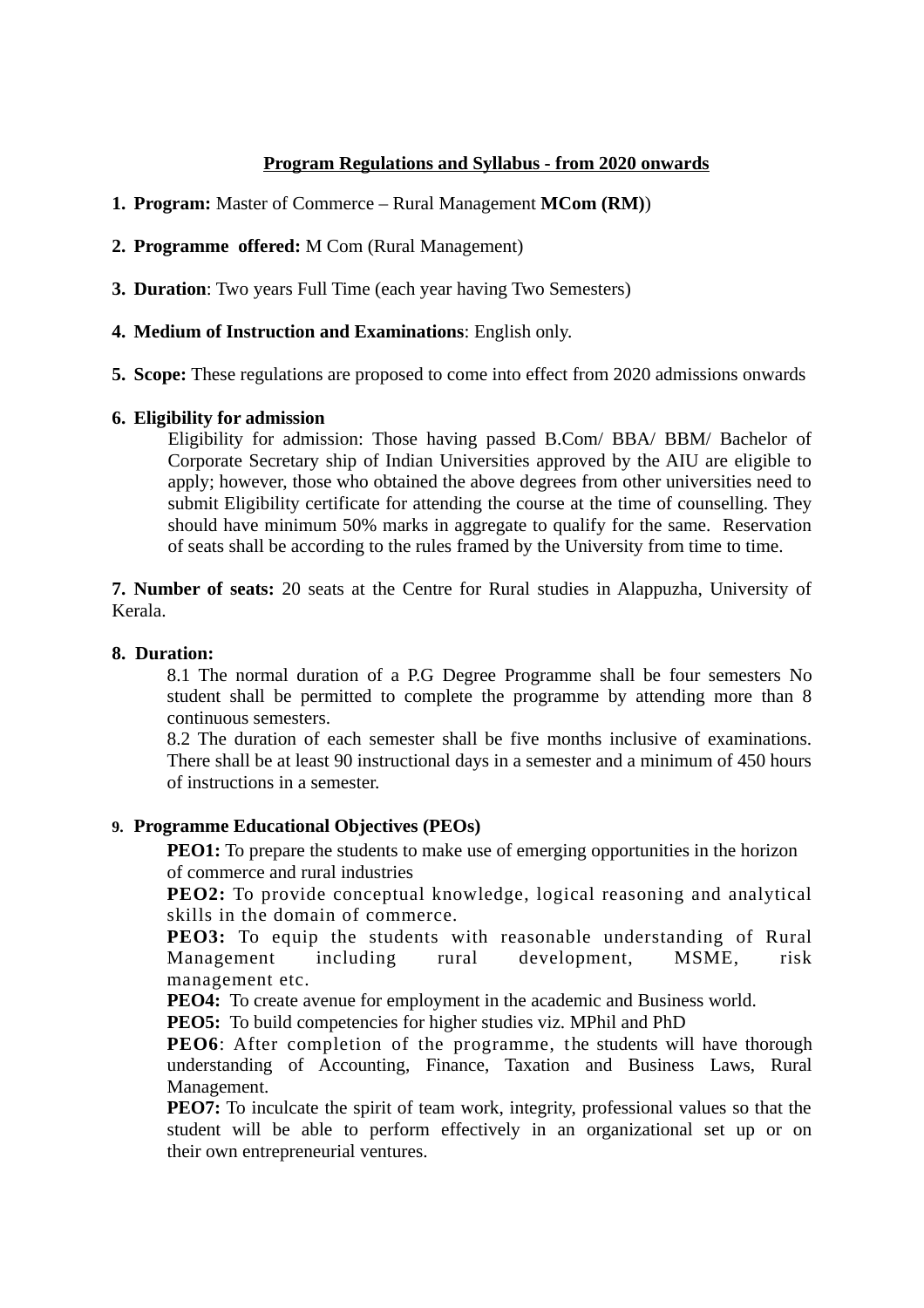### **10.Programme Outcomes (POs)**

**PO 1:** Demonstrate the ability to perform professionally in organizations or start-ups.

**PO 2:** Perform in a social, cultural and ethical responsibility as an individual or as a member of a team in a professional manner.

**PO 3:** Exude positive attitude in all the sectors and are willing to support any professional initiatives with positive mind-set.

**PO 4:** Adapt to sustain in emerging era and constantly upgrade skills towards independent and lifelong learning.

**PO 5:** Communicate complex concepts with professionalism by adapting appropriate resources and modern tools in the area of Commerce and Rural Management.

**PO 6:** Able to document their participation and contribution to student organizations, business or consulting projects, internship opportunities or other initiatives.

**PO 7:** Able to conceptualize, organize and resolve complex business problems or issues by using the resources available under their discretion.

**PO 8:** Understand the impact of the professional management solutions in societal and environmental contexts and demonstrate the knowledge of and need for sustainable development.

**PO 9:** Apply ethical principles and commit to professional ethics and responsibilities and norms of the management practice.

**PO 10:** Able to identify, assess and shape entrepreneurial opportunities and to evaluate their potential for business success.

### **11. Programme Specific Outcomes (PSOs)**

At the completion of the programme, the students will be able to:

**PSO 1**: Apply the knowledge gained during the course of the program to identify, formulate and solve real life problems to meet the core competency with continuous up gradation.

**PSO 2:** Apply the knowledge of ethical and management principles required to work in a team with stewardship of the society.

**PSO 3:** Consolidate the acquired theoretical knowledge into practical skills and wisdom.

**PSO 4**: Discharge his/her social responsibility to the community at large and participate in volatile and disaster situations.

#### **12. Industrial Visit cum Study Tour**

Study tour to be mandatory for the M.Com Programme during the III semester. It should cover an organization where functional applications of concepts/ theories covered in the programme are being practised. The visit should be pre- planned with an objective to learn identified applications. The learning could be in

Accounting processes (Computerized, Digitalize operations)

- Capital Market Operations
- Auditing Practices
- Integrated Financial Services
- Payroll Management
- Production/ Marketing/ Distribution/ Logistic Management

The total time to be devoted in the organization is one day out of five days set aside for the tour.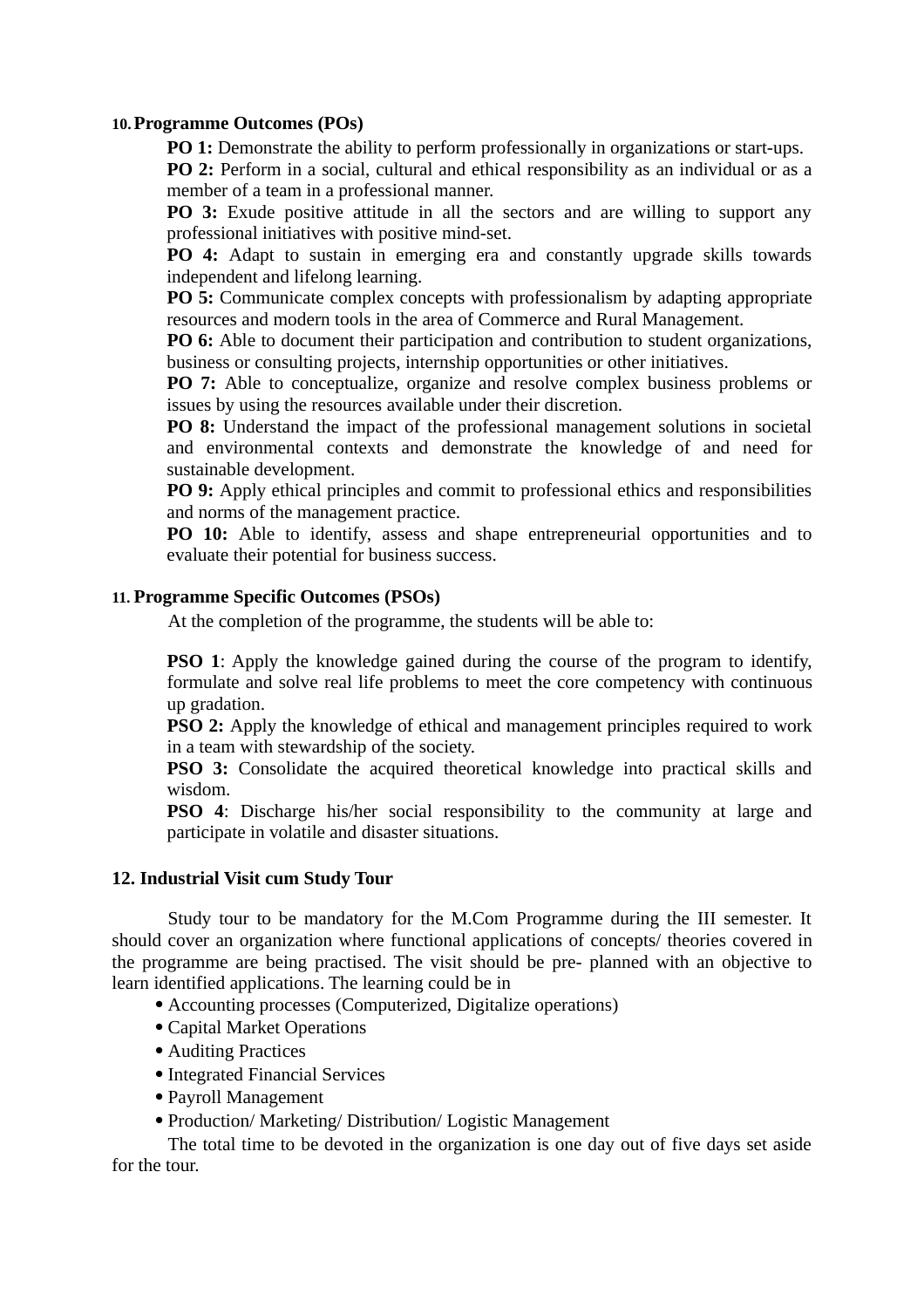The outcome of the visit to be documented in a report with the following format

### **Student Tour Dairy**

- 1. Name of the College
- 2. Name of the Student
- 3. Name of the Organisation
- 4. Date of Visit
- 5. Learning Objectives
	- To Observe applications of
		- ……………………..
	- ………………… • To Understand processes ……………………..
		- ……………………
- 6. Interactions held

……………………

………………..

7. Outcome in the form of leanings

………………………… ……………………………

8. Observations (along with pictures, citations, illustrations)

Counter Signed by HoD

### **13. Evaluation**

- 13.1 Evaluation of each paper shall be done in two parts (1) Continuous Assessment (CA) and (2) End Semester assessment (ESA)
- 13.2 The distribution of marks shall be 25% for CA and 75% for ESA
- 13.3 For CR 245 and CR 246, there will be external examination for 100 marks of which CR 245 will have internal evaluation of 25 marks for projects. The external examiner will also conduct evaluation of project for 25 marks and the average will be taken for computing marks for 25. The panel of examiners including external and internal will conduct project viva voce as per the guidelines given in the syllabus for 75 marks.

### **14. Continuous assessment**

14.1 The allocation of marks for each component under continuous assessment shall be in the following proportions.

### **Theory paper**

| a. Attendance      | 5  |
|--------------------|----|
| b. Assignment<br>5 |    |
| 10<br>c. Tests     |    |
| d. Seminar         | 5  |
|                    |    |
| Total              | 25 |

14.2 There shall be no continuous assessment for dissertation /project work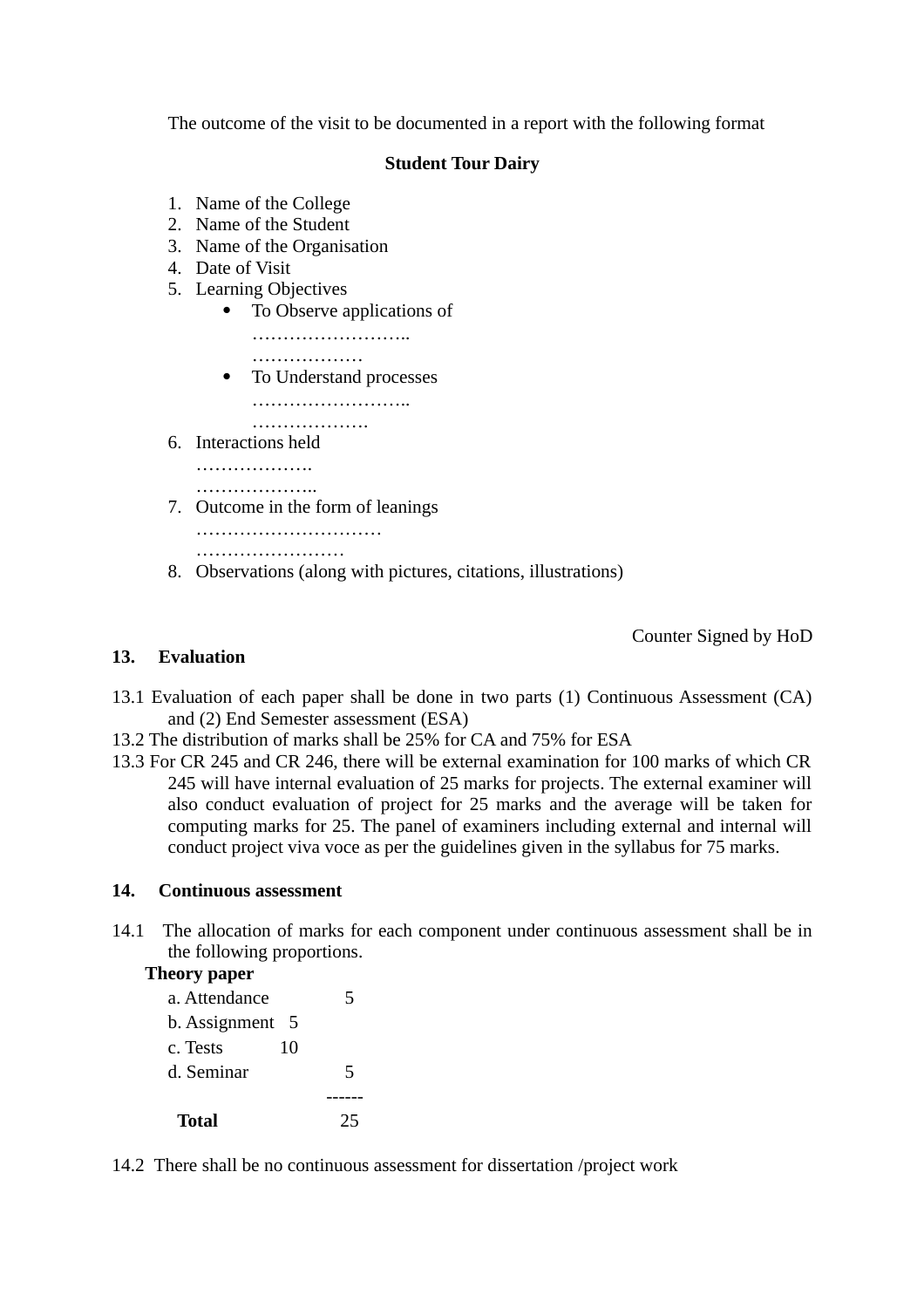14.3 The allotment of marks for attendance shall be as follows:

| Attendance less than 75% | 0 mark  |
|--------------------------|---------|
| 75%                      | 1 mark  |
| 76 to 80%                | 2 marks |
| 81 to 86%                | 3 marks |
| 86 to 90%                | 4 marks |
| Attendance more than 90% | 5 marks |

Those who secure a minimum of 75% attendance in the aggregate for all the papers of a semester taken together alone will be allowed to register for the end semester assessment of the semester.

Condonation of attendance to a maximum of 10 days in a semester subject to a maximum of two times during the whole period of the PG Programme may be granted by the University .Benefit of attendance may be granted to students who attended to University Union activities, meetings of the University bodies and for participation in extracurricular activities by treating them as present for the days of the their absence for the above purpose on production of participation/attendance certificate in such activities, subject to a maximum of 10 days in a semester.

- 14.4 Each student shall be required to do no more than 2 assignments for each paper. Valued assignments must be returned to the students.
- 14.5 For each paper there shall be at least two class tests during a semester. The probable dates of tests shall be announced at the beginning of each semester. Marks for tests shall be awarded on the basis of the marks secured for the better of the two sets. Valued answer scripts must be made available to the students for perusal within 10 days from the date of test.
- 14.6 Students shall be required to present a seminar on a selected topic in each paper. A maximum of 5 marks shall be awarded for the seminar. The evaluation of the seminar will be done by the concerned teacher/(s) handling the paper based on the presentation, seminar paper and participation in discussion.
- 14.7 All the records of the continuous assessment must be kept in the Department and must be made available for verification by the University if necessary. Separate orders incorporating the details for the award of marks under CA will be issued by the university.
- 14.8 In  $3<sup>rd</sup>$  and  $4<sup>th</sup>$ semester, one hour per week shall be allotted for project work.

### **15. Project evaluation**

Dissertation /Project to be submitted at the end of the last semester will be valued by a Board of 2 examiners appointed by the university. The maximum marks shall be 100 of which 75 marks is for Project Report and 25 marks is for Project Viva (as per U.O.No.Ac.A IV/3/M.Com/2016 dated 03.11.2016). The project viva shall be conducted along with the comprehensive Viva Voce.

### **16. End Semester Assessment**

16.1 End semester assessment of all the semesters shall be conducted by the university. There shall be double valuation system of answer books. The average of 2 valuations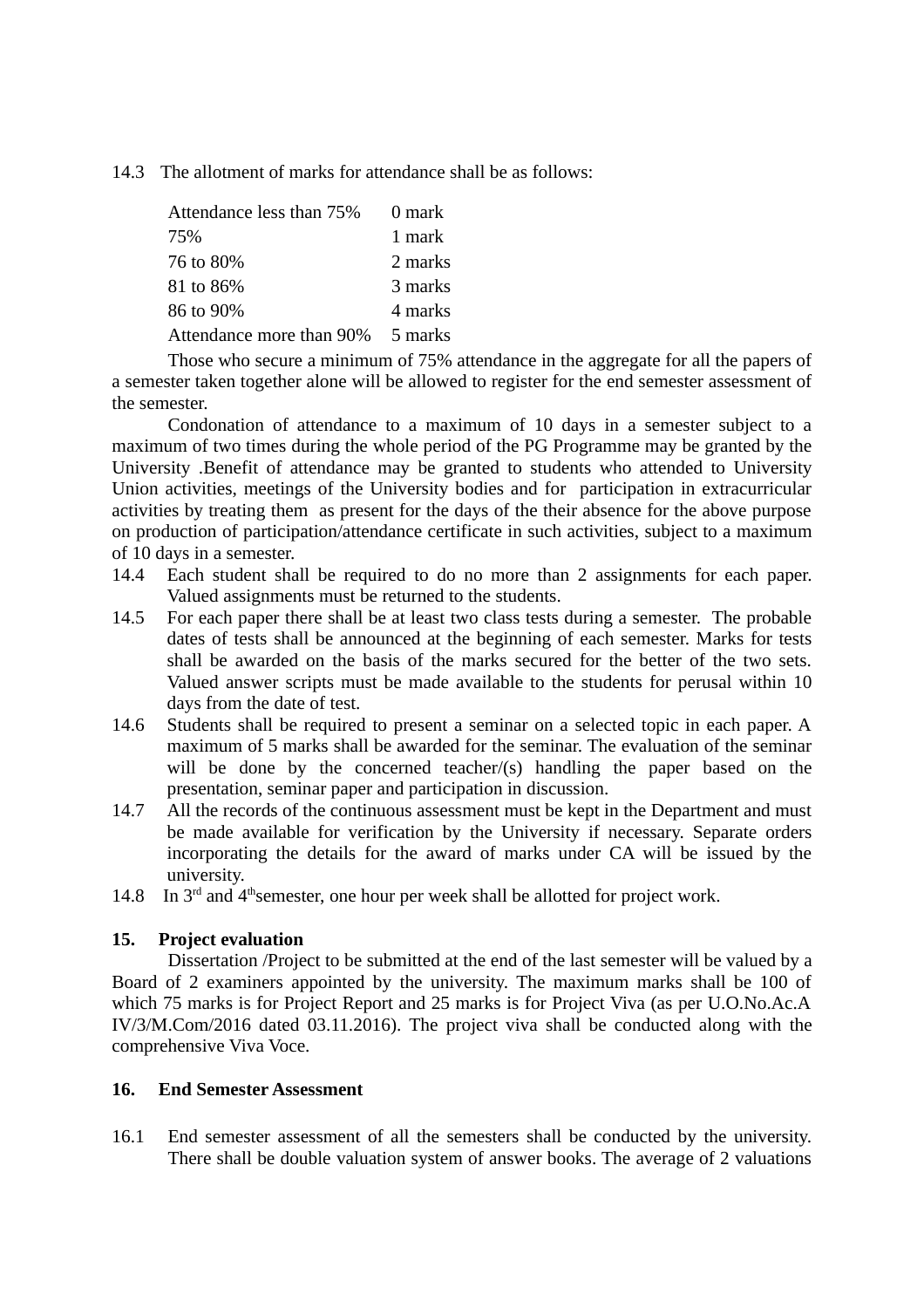shall be taken into account. if there is a variation of more than 15% the answer books shall be valued by a third examiner.

- 16.2 The results of the CA shall be displayed within 5 working days from the last day of a semester. The complaints regarding award of marks of various components of CA , if any, have to be submitted to the department within 3 working days from the display of CA marks. These complaints shall be examined by the Departmental Committee to arrive at a decision regarding the awarding of marks. The decision shall be communicated to the student.
- 16.3 The marks awarded for various components of the CA shall not be rounded off, if it has a decimal part. The total marks of CA shall be rounded of to the nearest whole number. The statement of marks of the CA of all the students in a semester shall be approved by the departmental Committee, countersigned by the Principal and forwarded to the Controller of Examinations within 15 working days from the last day of the semester. The University has the right to normalize the CA for which, separate rules shall be framed by the syndicate.
- 16.4 The results of ESA shall be arranged to be published within 30 to 45 days from the date of the last examination.

### **17. Pass requirement**

Those who secure not less than 40% marks for ESA for each paper and an aggregate minimum of 50% marks including CA for all the papers of a semester shall be declared to have successfully completed the semester The marks for project and viva will be carried over. Those who have successfully completed all the semesters of a Programme shall be declared to have successfully completed the PG Programme.

### **18. Classification of results**

18.1 The classification of the results of the programme shall be done at the end of the fourth semester based on the total marks secured for all semesters and shall be as follows:

Candidate securing not less than 50% but below 60%- second class Candidate securing 60% and above- First class

18.2 Candidates who pass all the semester examinations in the first appearance within the minimum period prescribed for each semester shall be ranked on the basis of aggregate marks secured for all the semesters.

| Course<br>Code | Name of the course |                                                              | <b>CA</b> | <b>ESA</b> | Total |
|----------------|--------------------|--------------------------------------------------------------|-----------|------------|-------|
| Semester – I   |                    |                                                              |           |            |       |
| <b>CR511</b>   | Paper-I            | <b>Legal Framework for Business</b>                          | 25        | 75         | 100   |
| <b>CR512</b>   | Paper-II           | <b>Research Methodology</b>                                  | 25        | 75         | 100   |
| CR513          | Paper-III          | Quantitative Techniques and<br><b>Financial Econometrics</b> | 25        | 75         | 100   |
| CR514          | Paper-IV           | <b>Advanced Corporate</b><br><b>Accounting and Reporting</b> | 25        | 75         | 100   |
| CR515          | Paper-V            | <b>Rural Development Policies</b>                            | 25        | 75         | 100   |

### **M Com (Rural Management) Syllabus (Proposed from 2020)**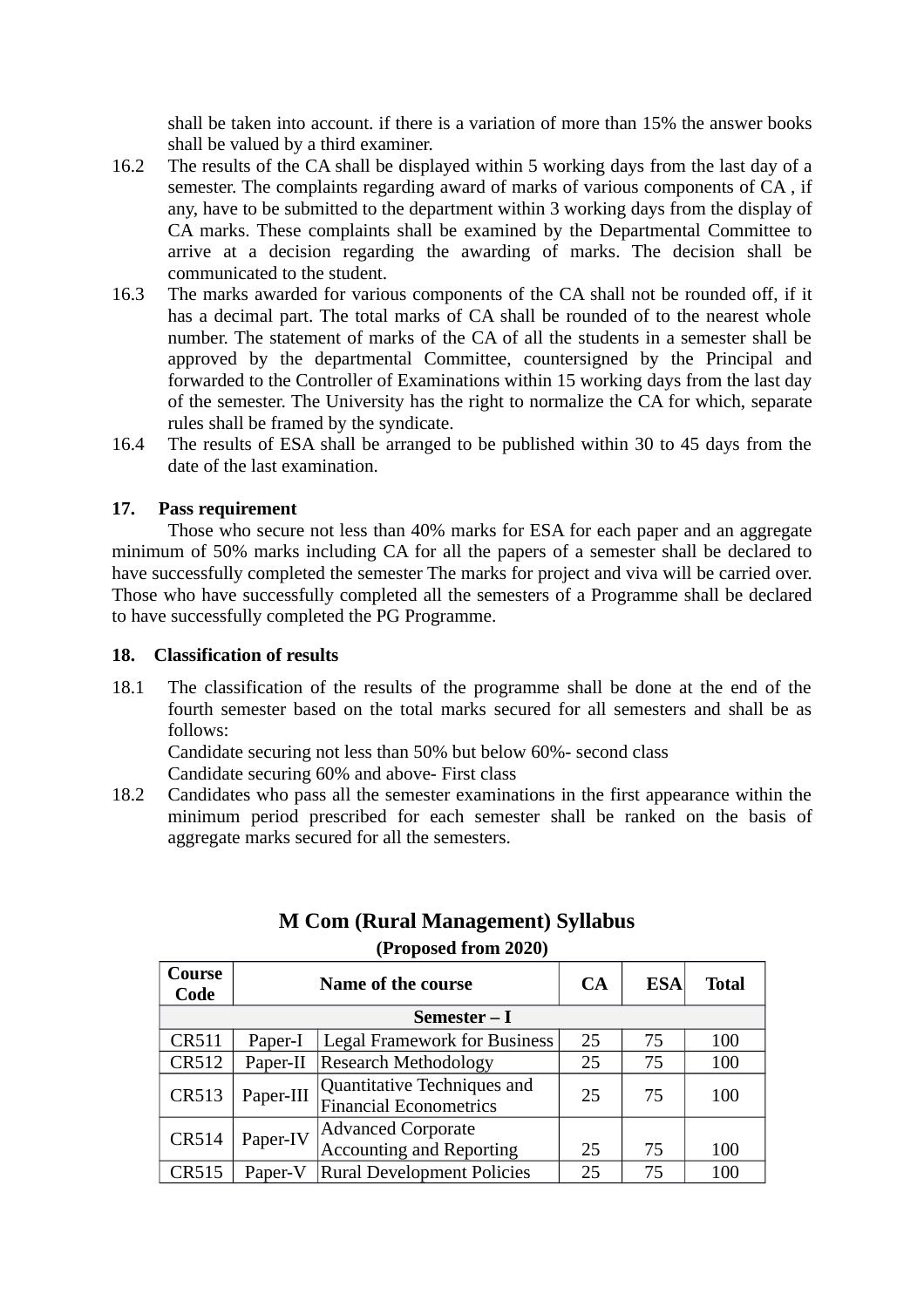|  | and Strategies         |          |     |     |
|--|------------------------|----------|-----|-----|
|  | Total for semester – I | .<br>⊥∠J | ∩−− | 500 |

| Course<br>Code | Name of the course |                                               | CA  | <b>ESA</b> | <b>Total</b> |
|----------------|--------------------|-----------------------------------------------|-----|------------|--------------|
|                |                    | Semester – II                                 |     |            |              |
| <b>CR521</b>   | Paper-I            | Management of Human<br><b>Resources</b>       | 25  | 75         | 100          |
| <b>CR522</b>   | Paper-II           | Management of Financial<br>resources          | 25  | 75         | 100          |
| <b>CR523</b>   | Paper-III          | <b>Executive Business</b><br>Communication    | 25  | 75         | 100          |
| CR524          | Paper-IV           | <b>Marketing Management</b>                   | 25  | 75         | 100          |
| <b>CR525</b>   | Paper-V            | Micro, Small and Medium<br><b>Enterprises</b> | 25  | 75         | 100          |
|                |                    | Total for semester – II                       | 125 | 375        | 500          |

| Course<br>Code | Name of the course |                                                             | CA         | <b>ESA</b> | Total |
|----------------|--------------------|-------------------------------------------------------------|------------|------------|-------|
|                |                    | Semester – III                                              |            |            |       |
| CR531          | Paper-I            | Income Tax Planning and GST<br>credits                      | 25         | 75         | 100   |
| <b>CR532</b>   | Paper-II           | Rural Project Planning,<br>Monitoring and Evaluation        | 25         | 75         | 100   |
| <b>CR533</b>   | Paper-III          | <b>Strategic Cost and</b><br><b>Management Accounting</b>   | 25         | 75         | 100   |
| <b>CR534</b>   | Paper-IV           | <b>Technology Management for</b><br><b>Rural Industries</b> | 25         | 75         | 100   |
|                |                    | <b>Total for semester – III</b>                             | <b>100</b> | 300        | 400   |

| Course<br>Code                 | Name of the course |                                                                 | CA             | <b>ESA</b> | <b>Total</b> |
|--------------------------------|--------------------|-----------------------------------------------------------------|----------------|------------|--------------|
|                                |                    | Semester – IV                                                   |                |            |              |
| CR541                          | Paper-I            | <b>Strategic Management</b>                                     | 25             | 75         | 100          |
| <b>CR542</b>                   |                    | Paper-II Investment Management                                  | 25             | 75         | 100          |
| <b>CR543</b>                   | Paper-III          | Management<br><b>Optimization Techniques</b>                    | 25             | 75         | 100          |
| <b>CR544</b>                   | Paper-IV           | <b>Accounting Information:</b><br><b>Analysis and Reporting</b> | 25             | 75         | 100          |
| <b>CR545</b>                   | Paper-V            | Major Project based on<br>rural industries                      | 00             | 100        | 100          |
| <b>CR 546</b>                  |                    | Comprehensive viva voce                                         | 0 <sub>0</sub> | 100        | 100          |
| <b>Total for semester – IV</b> |                    |                                                                 | 100            | 500        | 600          |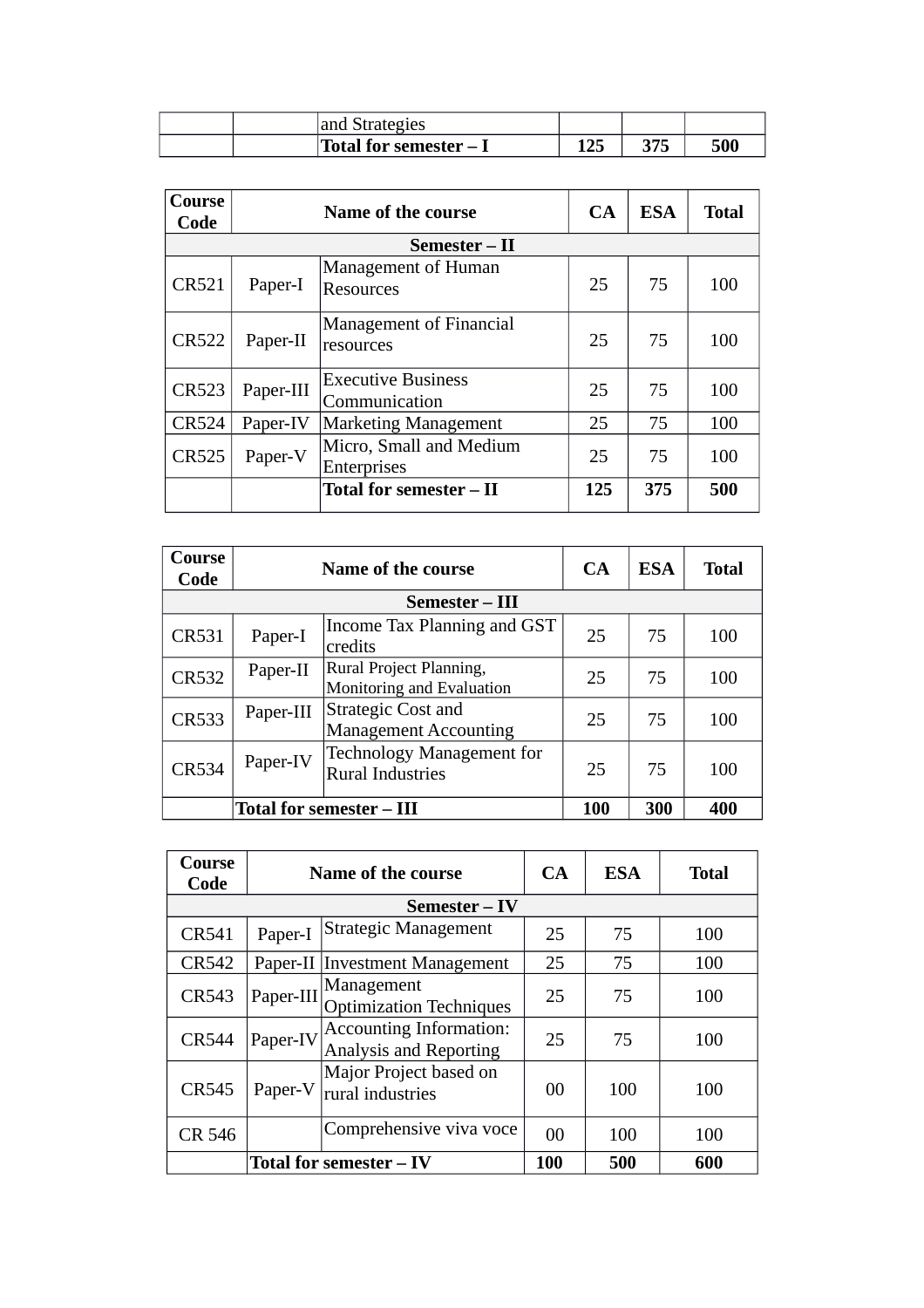| Total for all semesters ا | יוט |  | 2000 |
|---------------------------|-----|--|------|
|---------------------------|-----|--|------|

### **SEMESTER I PAPER 1 CR 211 LEGAL FRAME WORK FOR BUSINESS**

### **Aim**

To acquaint student with modern corporate laws and in cyber laws

### **Course Objectives**

- 1. To enable student acquire updated knowledge and develop understanding of the regulatory framework for business
- 2. To make students aware of opportunities available in various legal compliances so as to enable them employable.
- 3. To expose students in emerging trends in legal framework affecting business.

**Module 1: Advanced Company Law:** The Companies Act 2013: Formation and related procedures of various types of companies Procedure for inter-corporate loans, investmentsguarantee and security – Registration modification and satisfaction of charge Declaration and payment of dividend Maintenance of Books of Accounts - statutory financial audit, cost audit and secretarial audit – Board meetings and procedures (20 hours)

**Module 2: Other Corporate Laws:** Limited Liability Partnership Act, 2008: Concept, formation, membership, functioning and Dissolution - Conversion of LLPs into Private Limited Companies and vice versa. The Insolvency and Bankruptcy Code, 2016 - Insolvency Professionals - Liquidation Process – Insolvency and Bankruptcy Board of India. ( 20 hours) **Module 3: Economic Laws**: **a.** FDI Policy – Foreign Direct Investment in India and abroad – External Commercial Borrowing (ECB) Formalities – Establishment of Branch Office of a foreign entity in India. **b.** Foreign Trade Policy – Opportunities of commerce/finance professional in foreign trade – Procedure of import and export – Export promotion schemes and initiatives. **c.** Competition Commission of India – Compliance of competition law.

 (20 hours) **Module 4 : Industrial and Labour laws:** Overview of Industrial Policy of Govt of India and Govt of Kerala – Regulatory Mechanism under IDRA – MSME Development Act – Advantages of MSMEs and their role and significance in economic development – Central and State Schemes for MSME Promotion – Udyog Aadhar. ( 10 hours)

**Module 5: Regional cooperation for Trade:** India and WTO- SAARC- BRICS India and the European Union **-**Regional cooperation and world trade**-** India's demographic dividend **–** Cyber laws (10 hours)

### **Course outcomes (CO):**

The completion of this course will result in

- CO1: Enhancing the understanding of Laws for business
- CO2: Increasing capacities on Company and Corporate laws
- CO3: Managing Economic laws and its implications
- CO4: Increasing the understanding on industrial and labour laws
- CO5: Learned the possibilities of international cooperation

### **References**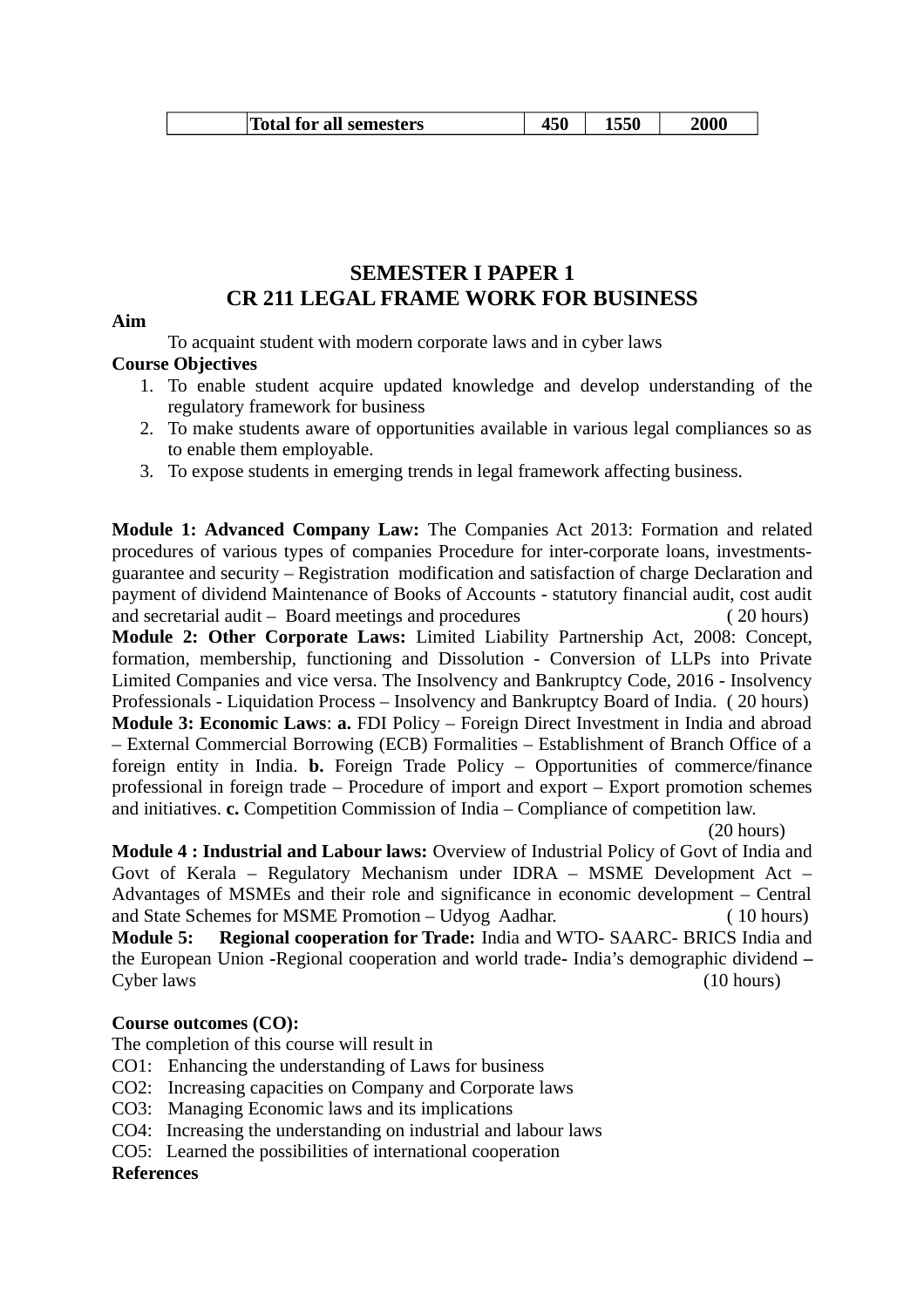- 1. Abir Roy (2018). Competition Law in India.EBC Bookstore.
- 2. Agarwal V.K. (2016). Law of Consumer Protection. Bharat Publishing.
- 3. Anantharaman. K.S (2015). [Lectures On Company Law: Covering The Companies Act,](https://www.amazon.in/Lectures-Company-Law-Companies-Partnership/dp/9351434060/ref=sr_1_1?dchild=1&qid=1586589551&refinements=p_27%3AK.S.+Anantharaman&s=books&sr=1-1) [2013 And Limited Liability Partnership Act, 2008.](https://www.amazon.in/Lectures-Company-Law-Companies-Partnership/dp/9351434060/ref=sr_1_1?dchild=1&qid=1586589551&refinements=p_27%3AK.S.+Anantharaman&s=books&sr=1-1) Lexis Nexis.
- 4. Chandha P.R (2016), Business law. Galgotia
- 5. Kapoor. N .D (2013), Business law, Sulthan Chand and Sons

**Websites:** [www.india.gov.in,](http://www.india.gov.in/) [www.mca.gov.in,](http://www.mca.gov.in/) [www.commerce.gov.in,](http://www.commerce.gov.in/) [www.dgft.gov.in,](http://www.dgft.gov.in/) [www.cci.gov.in,](http://www.cci.gov.in/) [udyogaadhaar.gov.in,](http://udyogaadhaar.gov.in/) [www.egroops.kerala.gov.in](http://www.egroops.kerala.gov.in/) and [www.cca.gov.in](http://www.cca.gov.in/)

### **SEMESTER I PAPER 2 CR212 RESEARCH METHODOLOGY**

### **Aim**

To impart scientific and systematic knowledge for carrying out research work. **Course objectives**

To understand the concepts of research and research methodology

To understand the research process in detail

To help students to carry out research works independently

**Module 1: Fundamentals of Research:** Research-meaning-nature-significance-objectivesutilities-Principles of scientific research-Scientific Methods-Induction, Deduction-Qualities of a good researcher-Research Ethics. Research Methods-Types of Research-Fundamental, Applied, Policy, Exploratory, Descriptive, Predictive, Analytical, Historical; Methods of Investigation-Library, Case study, survey, Field study, Experimental, Evaluation, Action, Diagnostic, Expost Facto Research; Quantitative and Qualitative research ( 15 hours)

**Module 2: Research Process:** Research problem Identification-Identifying research gapsetting of objectives and hypotheses-identifying the variables-dependent, independent and intervening variables-Research design-steps in developing a research design-research design for descriptive, analytical, empirical and experimental research-qualities of a good research design. (15 hours)

**Module 3: Sampling Techniques and Data Collection Methods:** Probability and nonprobability sampling techniques-sample size-sampling errors-sources of collection of data-Techniques and tools for data collection-Pre-testing and Pilot study (Review only).

(15 hours)

**Module 4: Statistical Estimation and Hypothesis Testing:** Estimation-Qualities of a good estimation, Criteria for selecting estimation, Methods of estimation, point and interval estimation, confidence interval, determination of sample size in estimation. Testing of Hypothesis-Need and Significance of hypotheses-Formulation, Types of hypotheses-errors in testing hypotheses-type-I and Type-II errors-one tailed and Two tailed tests-level of significance-Parametric tests-large sample and small sample tests-Z test, t-test, F-testapplication of parametric tests. Non-parametric tests-Chi-square test, Sign test, Fisher-Irwin test, rank sum test, Run test, Mann-Whitney U test, Kruskal Wallis H test, Wilcoxon test, Mc Nemer test. Analysis of Variance-Meaning-Assumptions of ANOVA, Techniques of ANOVA-One way classification-Two-way classification-Setting up ANOVA table, Conditions for application and uses of ANOVA-Interpretation of analysed data. (25 hours)

**Module5: Report writing and presentation:** Research report- Types of reports- Content of report-Style of reporting-Steps in drafting reports-Qualities of a good report-Documentation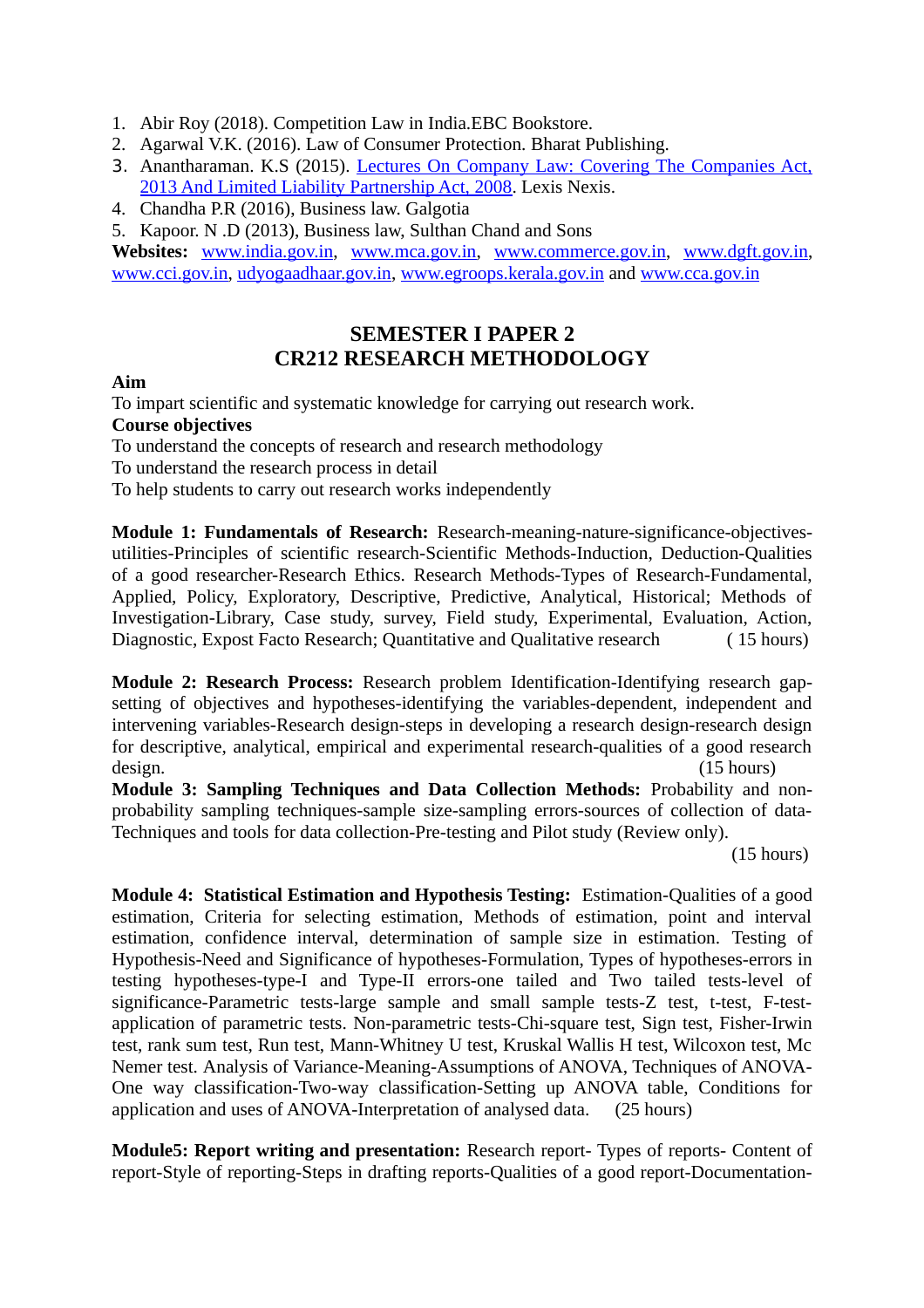Citation-Footnotes-References-Bibliography-APA and MLA Format in writing references and Bibliography. (10 hours)

### **Course outcomes ( CO):**

Upon completion of the course students will be able to

CO1: Display competencies and knowledge on the key knowledge area of research and its methodologies.

CO2: Acquire the skills to explore appropriate research problems and parameters.

CO3: Evaluate research problems and various research designs,

CO4: Formulate hypotheses and develop statistical models

CO5: Acquire the skills to analyse various research problems, interpret the various statistical tests results and generate good research reports.

### **References:**

- **1.** Kothari, C.R (2004)., Research Methodology, New Age International (P) Ltd.
- **2.** Arora, P.N. & S. Arora (2007), Statistics for Management, S. Chand & Company Ltd.
- **3.** Donald R. Cooper and Pamela S. Schindler (2006), Business Research methods.Tata McGraw Hill,  $9<sup>th</sup>$  Edition
- **4.** Krisnasamy, O.R. and M. Ranganathan (2005), Methodology of Research in Social Science, Himalaya Publishing House.
- **5.** Panneerselvam, R (2008)., Research Methodology, Prentice Hall of India.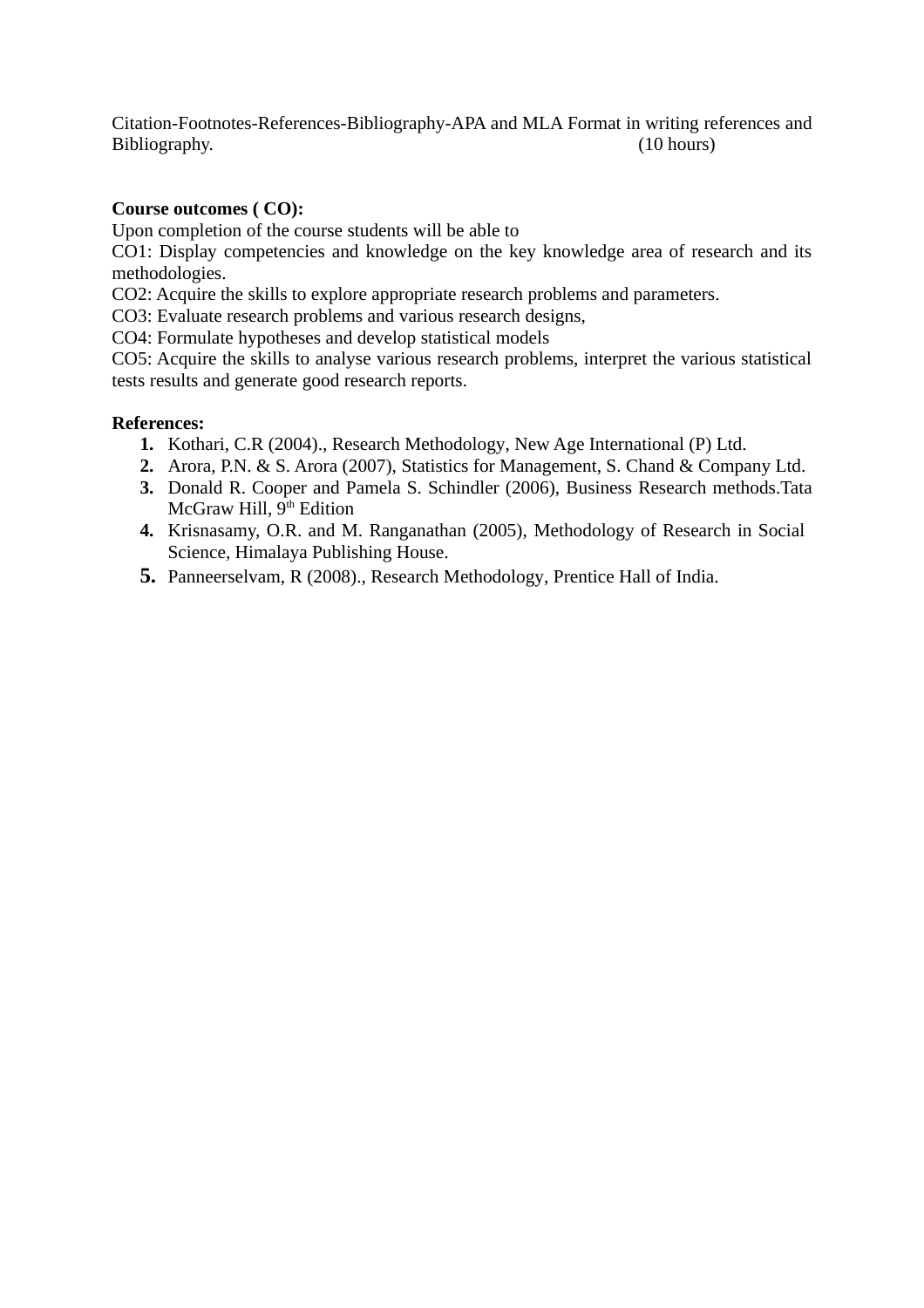## **SEMESTER I PAPER 3 CR 213 QUANTITATIVE TECHNIQUES AND FINANCIAL ECONOMETRICS**

### **Aim**

To impart scientific and systematic knowledge for analyzing quantitative terms associated with Commerce.

### **Course Objectives:**

To understand the concepts of probability and probability distribution To understand the financial econometrics in detail To help students to carry out analysis using univarate and multivariate analyses

**Module 1 : Probability Theories:** Introduction to probability-Certain and Impossible eventssample space-The complement of an event-Mutually exclusive events-Addition and Multiplication Rules for Probability- Independent and dependent events-Combinatorial probability-Conditional probability-Bayes Theorem/Law of total probability-Central Limit Theorem (10 hours)

**Module 2: Probability Distribution:** Binomial distribution-Bernoulli process, properties of binomial distribution, mean and standard deviation of binomial distribution-utility of binomial distribution-fitting of binomial distribution. Poisson distribution-meaning and properties of Poisson distribution, utility of Poisson distribution, fitting of Poisson distribution. Normal distribution-normal curve-properties of normal distribution, utility of normal distribution,-normal approximation to binomial distribution-normal approximation to Poisson distribution. Other probability distribution-beta distribution-exponential distribution. ( 10 hours)

**Module 3: Introduction to Financial Econometrics:** Econometrics-Meaning, Methodology, Types; Econometric Models – Steps in modelling -Specification – Estimation and Validation Types of Economic Data – Time Series, Cross Sectional and Panel - Model Specification test – Ramsey Reset Test – Basic Understanding of Breakpoint- Least Square Estimates – Assumptions – Best Linear Unbiased Estimate (BLUE)– Spherical Errors –White Noise ( 20 hours)

**Module 4: Univariate and Multivariate Analysis(Basic concepts and simple problems only)** Ordinary Least Squares (OLS) – Simple and Multiple Regression – Predictors and Predict and Normality of Distributions – Normality Test using descriptive statistics – Jarque-Bera statistic Stationary series- Level- First and second order differencing – Unit Root test – Augmented Dickey Fuller test **-**Linear Relationship of Variables – Correlation**-** Regression Results analysis – Individual Coefficient tests – t statistics and p values, Joint test – fit of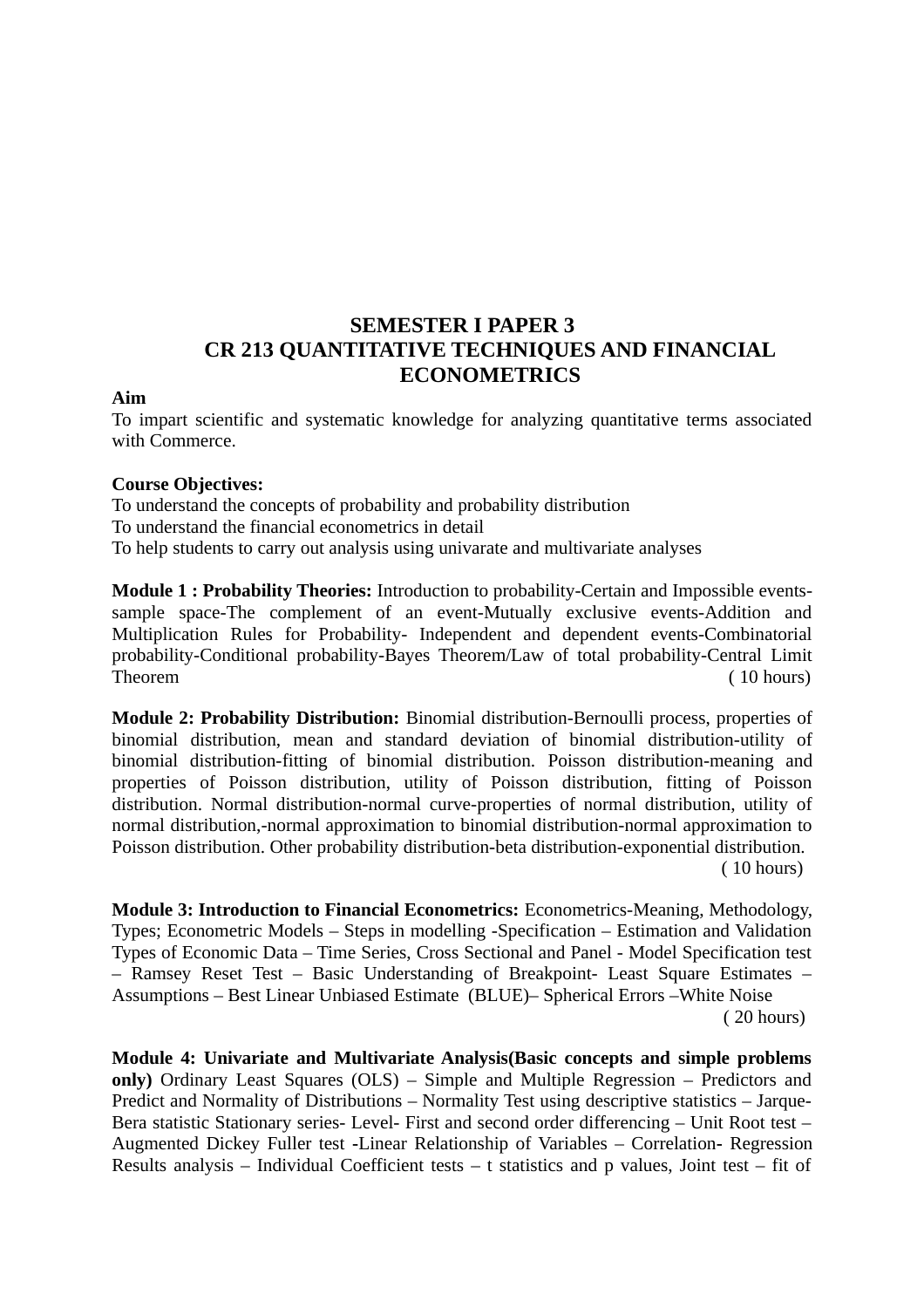goodness of model tests- R-squared, Adjusted R –squared, F statistics and p value, Serial correlation- Durbin Watson statistics-Basic difference between Multi-variate and Multiple regression. Multi collinearity - Coefficient Diagnostics – Variance Inflation Factor**-** Residual diagnostics – Correlogram Q Statistics, Correlogram of square Residuals, Histogram Normality, Heteroskedasticity. ( 20 hours)

**Module 5: Processing and Analysis of Data using SPSS:** Introduction to SPSS-Features, Creating files and data entry, Preparation of frequency tables and graphs. Steps in data processing-checking, editing, coding, classification. Analysis of data-statistical tools, univariate, bivariate and multivariate-Measures of central tendency, dispersion, correlation, regression, t-test, Chi-square test, factor analysis and ANOVA. ( 20 hours)

### **Course outcomes (CO):**

CO1: Develop proficiency in using probability theories.

- CO2: Develop proficiency in using financial econometrics.
- CO3: Develop proficiency in using univariate and multivariate analyses.
- CO4: Develop proficiency in using SPSS for Data analysis.

### **References:**

- 1. V.K.Kapoor (2014). Fundamentals nof Statistics for Business and Economics-,Sultan Chand and Sons .
- 2. Levine (2006). Statistics for Management-,Pearson Education Asia.
- 3. Damodar N Gujarati, Dawn C Porter and Sangeetha Gunasekhar (2012) Basic Econometrics  $(5<sup>th</sup> Ed)$ , , Nc Graw Hill Education (India)
- 4. Ruey S. Tsay (2010). Analysis of Financial Time series ( $3<sup>rd</sup> Ed$ ), , Wiley India Pvt Ltd
- 5. A. H. Studenmund (2015). Using Econometrics ( $6<sup>th</sup> Ed$ ), , Pearson, Education Limited,
- 6. Dimitrios Asteriou and Stephen G. Hall (2016). Applied Econometrics ( $3<sup>rd</sup> Ed$ ), , Palgrave.
- 7. Joseph F. Hair (jr), William C. Black, Barry J. Babin and Rolph E. Anderson (2016). Mutivariate Data Analysis (7<sup>th</sup> Ed), n, Pearson, Education Limited
- 8. Kiran Pandya Smruti Bulsari Sanjay Sinha (2011) SPSS in simple steps- Dreamtech Press.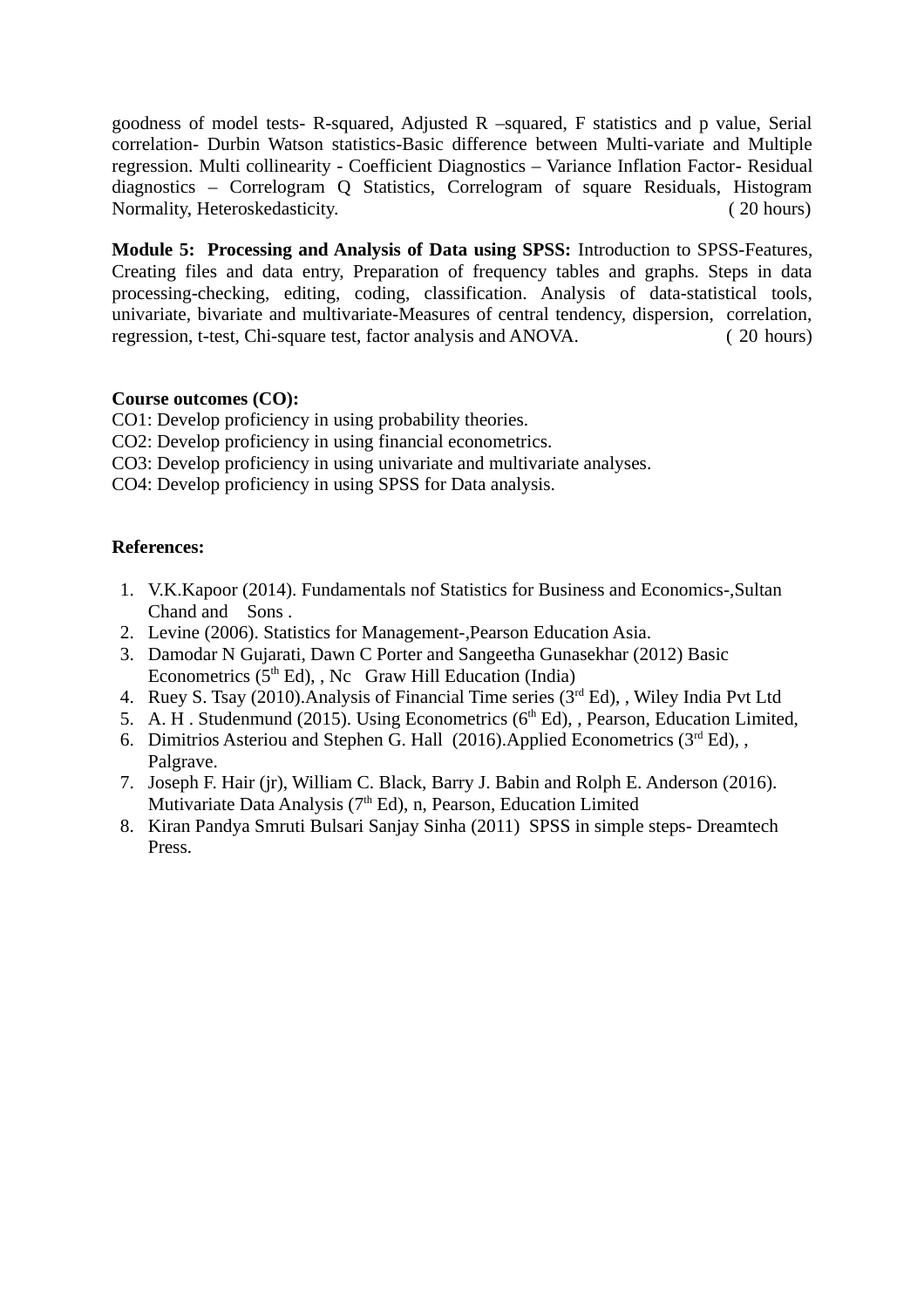## **SEMESTER I PAPER 4 CR 214 ADVANCED CORPORATE ACCOUNTING AND REPORTING**

### **Aim:**

To understand and comprehend the corporate accounting methods and the means of reporting

### **Course Objectives:**

- 1. To acquaint the students about important accounting standards
- 2. To gain ability to prepare financial statements including consolidated financial statements of group companies and financial reports of various types of entities by applying relevant accounting standards.
- 3. To expose the students to advanced accounting issues and practices such as insurance claims, investment accounting and liquidation of companies.

**Module 1: Introduction to Accounting Standards**--Accounting Bodies—International Accounting Standards Board—Institute of Chartered Accountants of India—Accounting Standards Boards—Procedure adopted by ASB in formulating Accounting Standards— Companies Act 2013 and Accounting Standards—Need for accounting standards— International Accounting Standards and IFRS—Convergence with IFRS (20 hours)

**Module 2: Consolidated Financial Statement** (AS 21) – Holding Companies – Definition – Preparation of Consolidated Balance Sheet – Minority Interest – Pre-acquisition or Capital Profits – Cost of Control or Goodwill – Inter- company Balance – Unrealised Inter-company profits – Revaluation of assets and liabilities – Bonus Shares – Treatment of Dividend. Cross Holding. (15 hours)

**Module 3: Segment Reporting and Accounting For Leases:** Segment Reporting (AS 17)— Business Segment—Geographical Segments—Reportable Segments—Identification Tests— Primary and Secondary Segments. Accounting for Leases (AS 19)—Finance Lease— Operating Lease—Minimum Lease Payments—Gross investment in leases—Interest rate implicit in leases—Accounting treatment in the books of lessee and lessor—Sub leases by lessee. (20 hours)

**Module 4: Insurance Claims and Investment Accounts**--Loss of stock,--Consequential Loss—Average Clause**-** Investment Accounts—Cum interest—Ex-interest— Ex - dividend and cum dividend—Columnar investment accounts. (15 hours)

**Module 5: Accounting for Liquidation of Companies** – Preparation of Statement of Affairs – Deficiency/Surplus Account - Liquidator's Final Statement of Account – Receiver's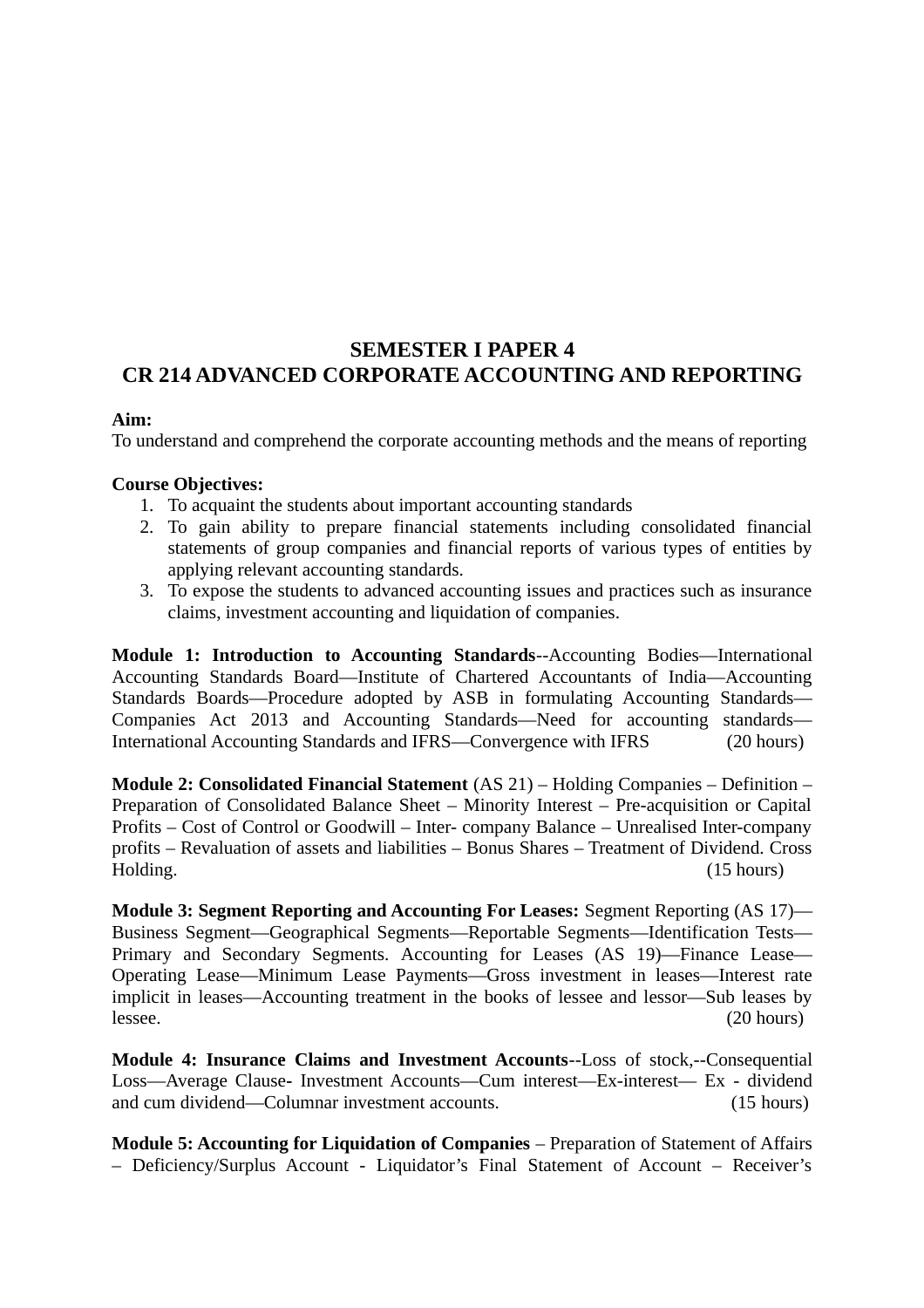Statement of Accounts. (10 hours)

**Theory and practical problems shall be in the ratio of 30:70. Practical problems shall be included for application of accounting standards also.**

### **Course outcomes (CO):**

Upon completion of the course students will be able to

CO1: Understand and get knowledge on accounting format with effectively and professionally.

CO2: Acquire the knowledge and skills that related to financial and nonfinancial information to formulate business.

CO3: Develop the global business, how to management accounting helps for decision making.

CO4: work individual as well as team member in financial aspects of business.

CO5: Analyse and Implementation their responsibility and ethical financial information.

CO6: Provide sustainable development of business using tools and technique in accounting.

### **References:**

- 1. Gunasekaran, E.(2017). *Accounting for Management*, Lakshmi Publication
- 2. Khan. M.Y. and P.K. Jain (2017), *Management Accounting*, Tata McGraw Hill Pub.
- 3. Maheswari, S.N. (2013), *Cost and Management Accounting*, Sultan Chand & Sons., Publisher.
- 4. Pandikumar ,M.P(2010), Management Accounting, Excel Books.
- 5. Narayanasamy.R(2017), Financial Accounting A Managerial Perspective, PHI learning Private Limited , Sixth Edition.
- 6. Gupta.R.L and Radhaswamy M (2017), Advanced Accounts, Vol I, Sultan Chand & Sons .
- 7. Jain .S.P. and K.L.Narang (2018), Advanced Accounts, Kalyani Publishers.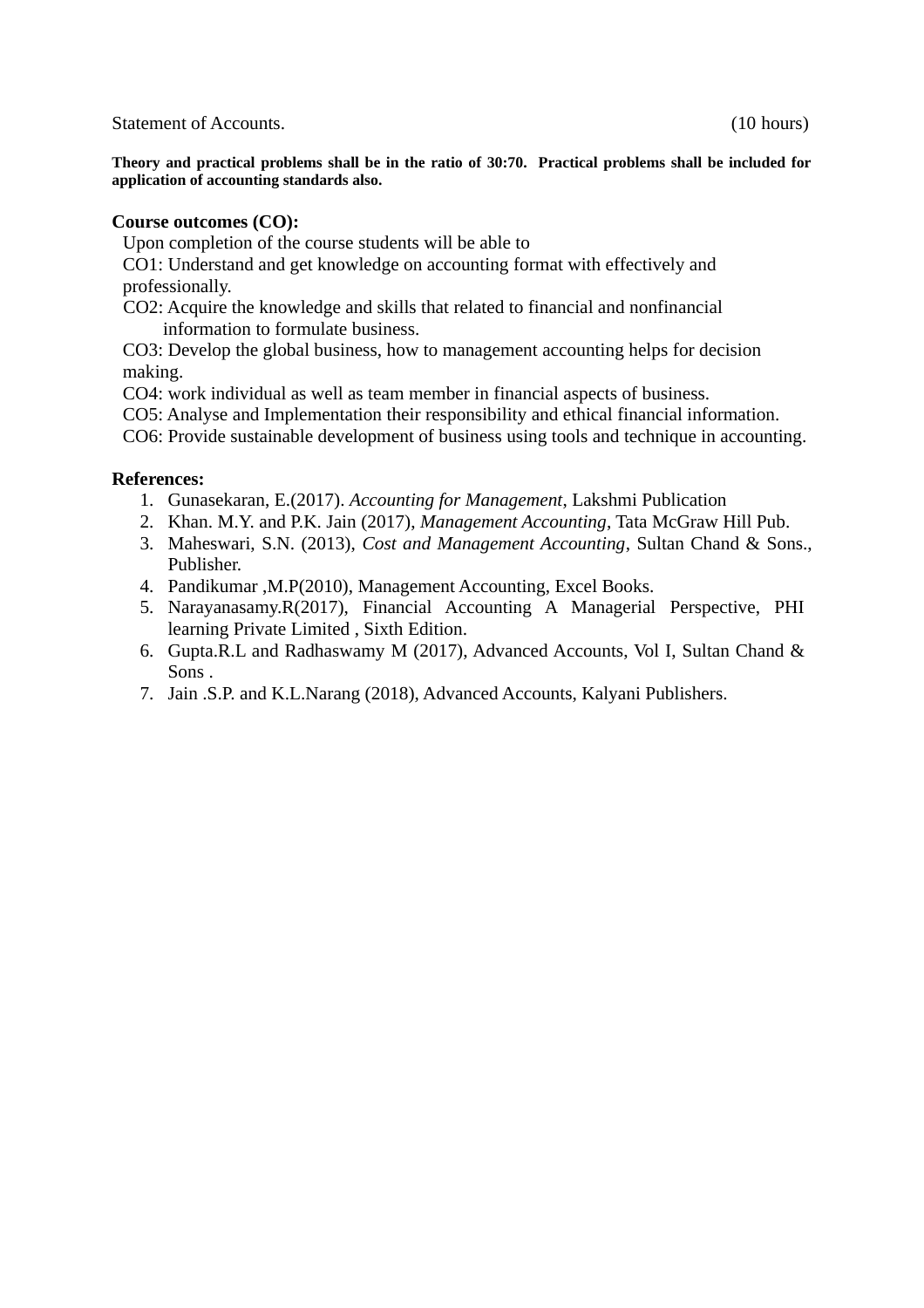## **SEMESTER I PAPER 5 CR215 RURAL DEVELOPMENT POLICIES AND STRATEGIES**

### **Aim**

To acquaint student with the evolution and growth of rural development in India

### **Course Objectives**

- 1. To enable student acquire updated knowledge and develop understanding of the rural economy and development
- 2. To make students aware of the rural industries where employment could be generated
- 3. To expose students in emerging trends in rural development including agriculture

**Module-1: Rural Development Strategy:** Meaning and elements of rural development; Role of Agriculture in Indian Economy; New agricultural strategy; Green revolution; Recent trends in agricultural growth in India; Interregional variations in growth of output and productivity; Strategy of agricultural development and technological progress; ( 15 hours)

**Module -2: Sustainable development**; Impact of globalization on agriculture. Diversification of Rural Economic Activities: Livestock economies - Livestock resources and their productivity; White revolution; Fishery and poultry development; Forestry; Horticulture and floriculture; (15 hours)

**Module-3: Rural industries:** introduction, growth, comparison with urban industries- Issues and problems in rural industrialization and development of agro-based industries; Rural nonfarm sector. (10 hours) (10 hours)

**Module-4: Land Reforms and Rural Development Programmes:** Land Reforms; Land ownership structure; Tenancy and crop sharing - Forms; Incidence and effects; Problems of marginal and small farmers; Interlocking of land; Labour and credit markets; Segmentation in labour markets; Rural-urban migration. Rural Development Programmes: Bharat Nirman; NREGP; NRHM; ICDS; MDM; SSA; SGSRY; Rural water supply; Sanitation housing programme. (20 hours)

**Module-5: Rural Credit; Agricultural prices and Markets:** Characteristics and sources of rural credit - Institutional and non-institutional; Reorganization of rural credit - Cooperatives; Commercial banks; Regional rural banks; Role of NABARD; Objectives of agricultural price policy; Food security system in India and public distribution; Agricultural marketing; Agricultural Insurance. (20 hours)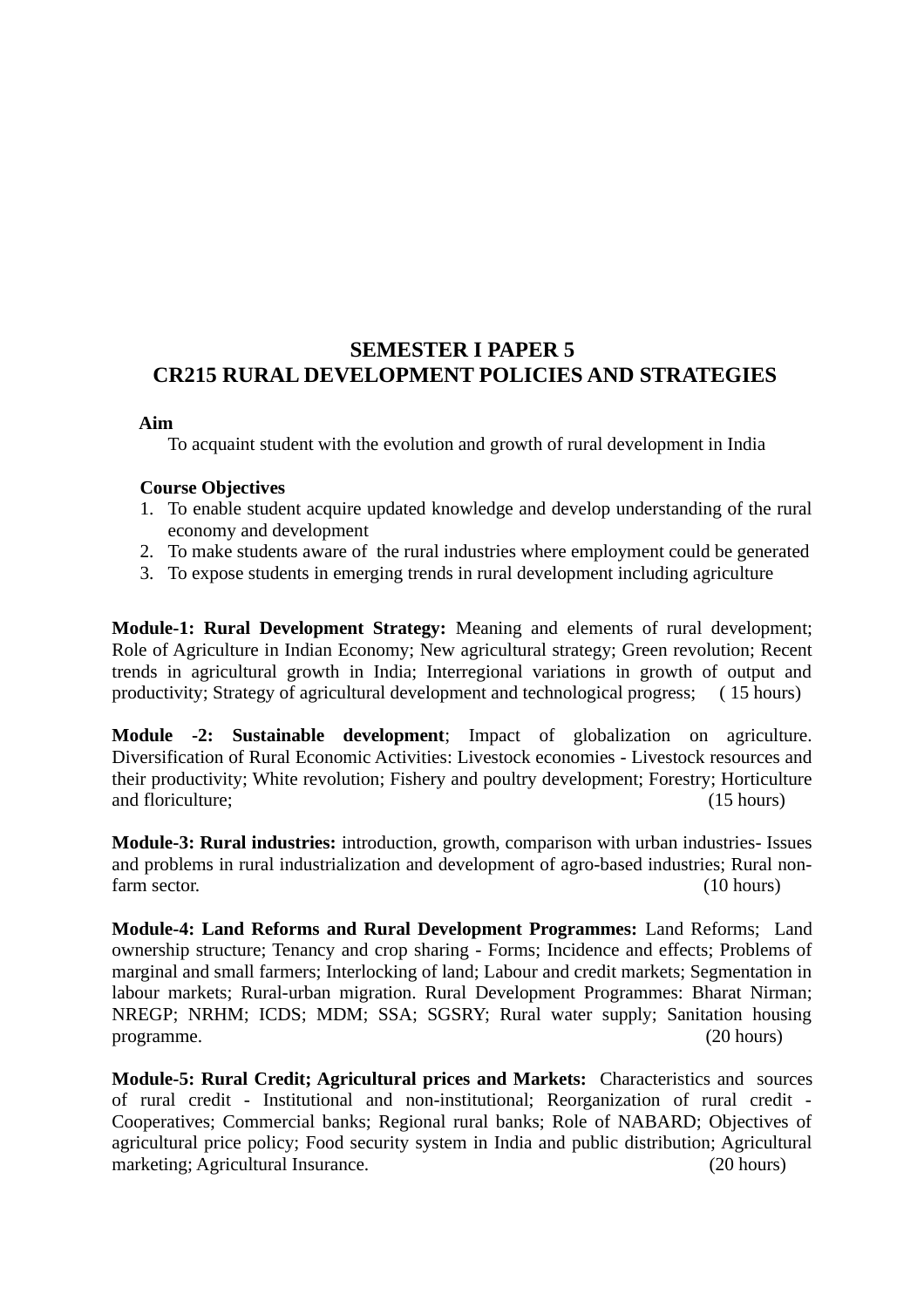### **Course outcomes (CO):**

Upon completion of the course students will be able to

CO1: Understand and get knowledge on the rural development in India

CO2: Acquire the knowledge and skills that related to rural industries

CO3: Learn in-depth about land reforms and development programmes

CO4: Comprehend the rural credit, agricultural prices and markets in detail

### **References:**

1. Katar Singh (2009). Rural Development principles; policies and Management Second edition sage publications.

2. Ruddar Datt and K.P.M.Sundharam (2004). Indian Economy- S.Chand & Co.Ltd.

3. Misra and Puri(2010). Structure and Problems of Indian Economy-Himalaya Publishing House.

4. Journals of Kurukshetra; Yojana; Planning Commission Reports and Economic Survey of India.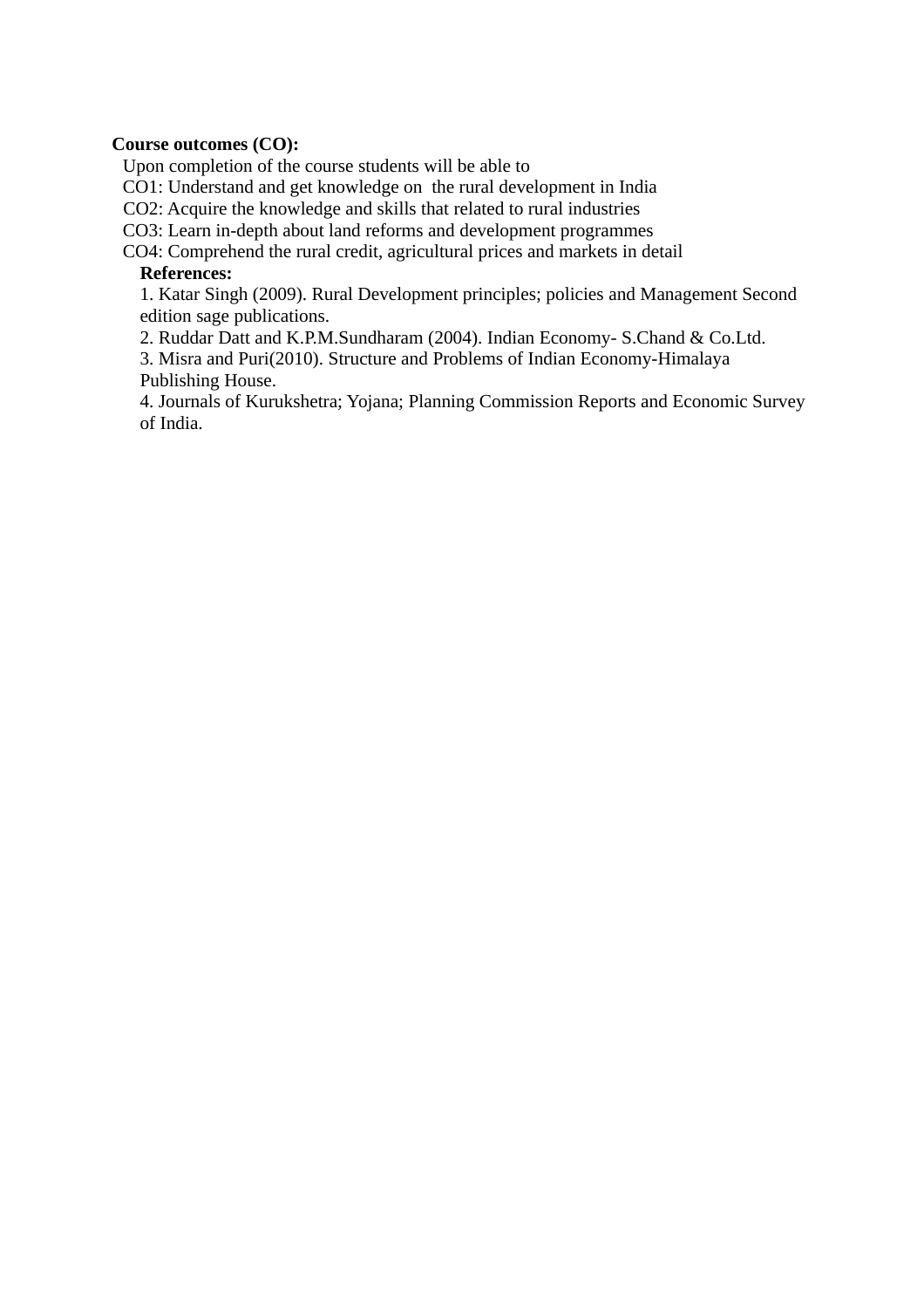## **SEMESTER II PAPER 1 CR221 MANAGEMENT OF HUMAN RESOURCES**

### **Aim**

To acquaint student with the nuances of managing human resources in organisations

### **Course Objectives:**

- 1. To help the students develop an understanding of the management of human resources and develop abilities and skills required to manage them.
- 2. To understand the functions, systems, policies and applications of Human Resource Management in organizations with HRIS.
- 3. To learn the training and development methods of an organizations with the help of evaluation.
- 4. To realize the compensation methods and trade union using case study with practical manner in an HR department.

**Module 1:** Introduction to Human Resources Management: Context and Concept of People Management in a Systems Perspective – Organization and Functions of the HR and Personnel Department – HR Structure and Strategy; Role of Government and Personnel Environment including that of MNCs. (15 hours)

**Module 2:** Human Resource Information System (HRIS), Human resource Planning – Selection System including Induction –Performance and Potential Appraisal; Coaching and Mentoring; HRM issues and practices in the context of Outsourcing as a strategy and MNCs. (15 hours)

**Module 3:** Training and Development – Methods, Design & Evaluation of T & D Programmes; Modern apprenticeships (MA),Investors in people - Career Development – Promotions and Transfers – Personnel Empowerment including Delegation – Retirement and Other Separation Processes. ( 15 hours)

**Module 4** Principal Compensation Issues & Management – Designing basic pay structures – Market tracking - Job Evaluation – Productivity, Employee Morale and Motivation; Flexible working practices, Stress Management and Quality of Work Life. (15 hours)

**Module 5** Trade Unions – Managing Conflicts – Disciplinary Process- Collective Bargaining – Workers and Managerial Decision Making – A Discussion on Concept, Mechanics and Experience. (20 hours)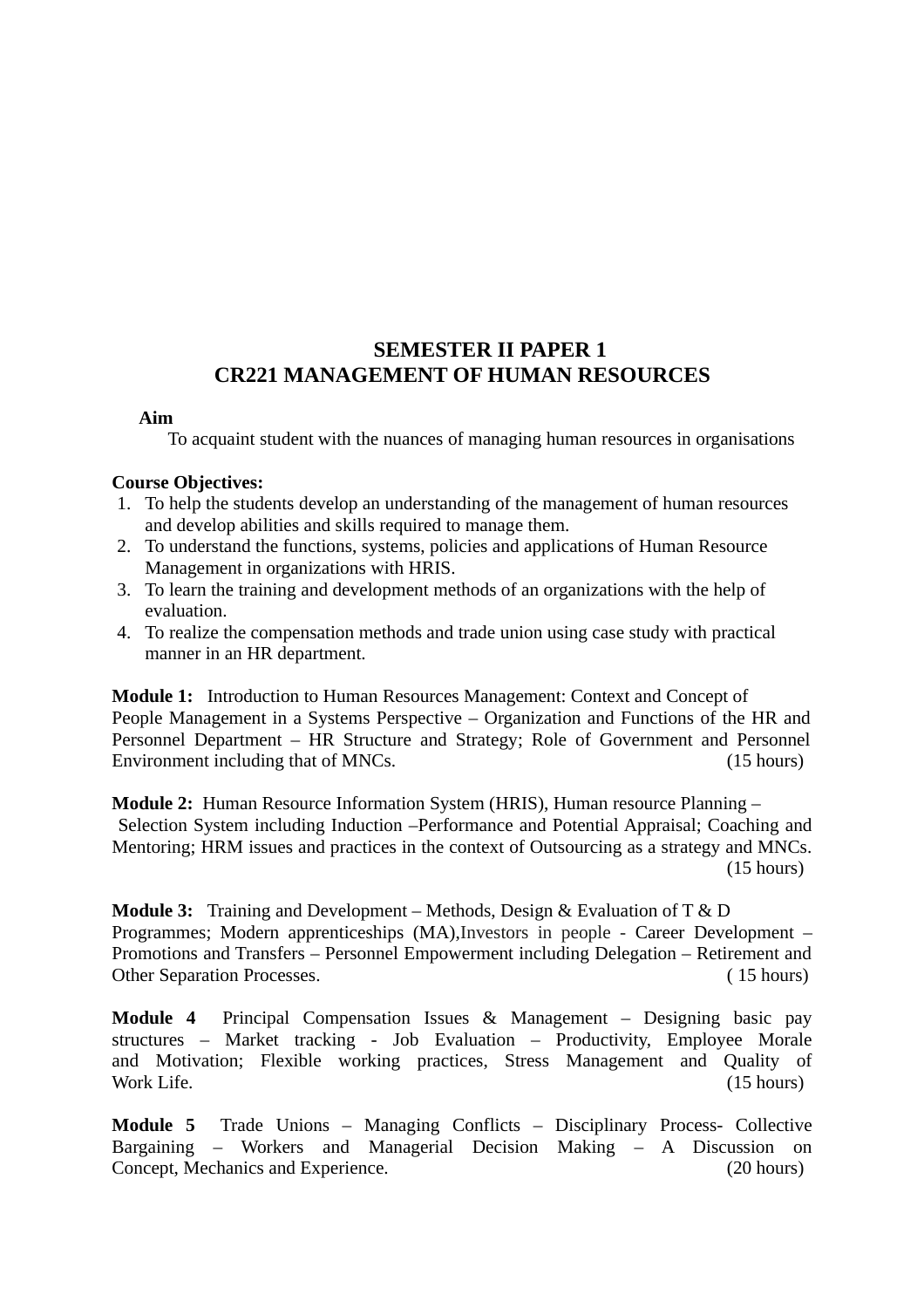### **Course outcomes (CO):**

Upon completion of the course students will be able to

CO1: Apply and contribute to the development, implementation and evaluation of Planning of Human Resources, Recruitment, Selection, and Retention.

CO2: Create the design and evaluation of Training and Development Programmes.

CO3: Develop and Facilitate Performance management and Compensation management by upholding ethical standards for sustainable development.

CO4: Critically evaluate and communicate Health, Welfare and safety aspects of employees and organization.

CO5: Appreciate Human Resource aspects of an organization for better decision making. CO6: Conduct research, prepare report and recommend changes in Human Resource Practices.

### **REFERENCES:**

- 1. Aswathappa, K.(2017), Human Resource Management, Text & Cases, McGraw Hill Education.
- 2. Durai. (2016), Human Resource Management, Pearson Education India, Second edition
- 3. Dessler Gary (2017). Fundamentals of Human Resource Management , Pearson Education, 2017.

.

Subba Rao, P (2013). Essentials of HRM and Industrial Relation, Himalaya Publishing House Pvt. Ltd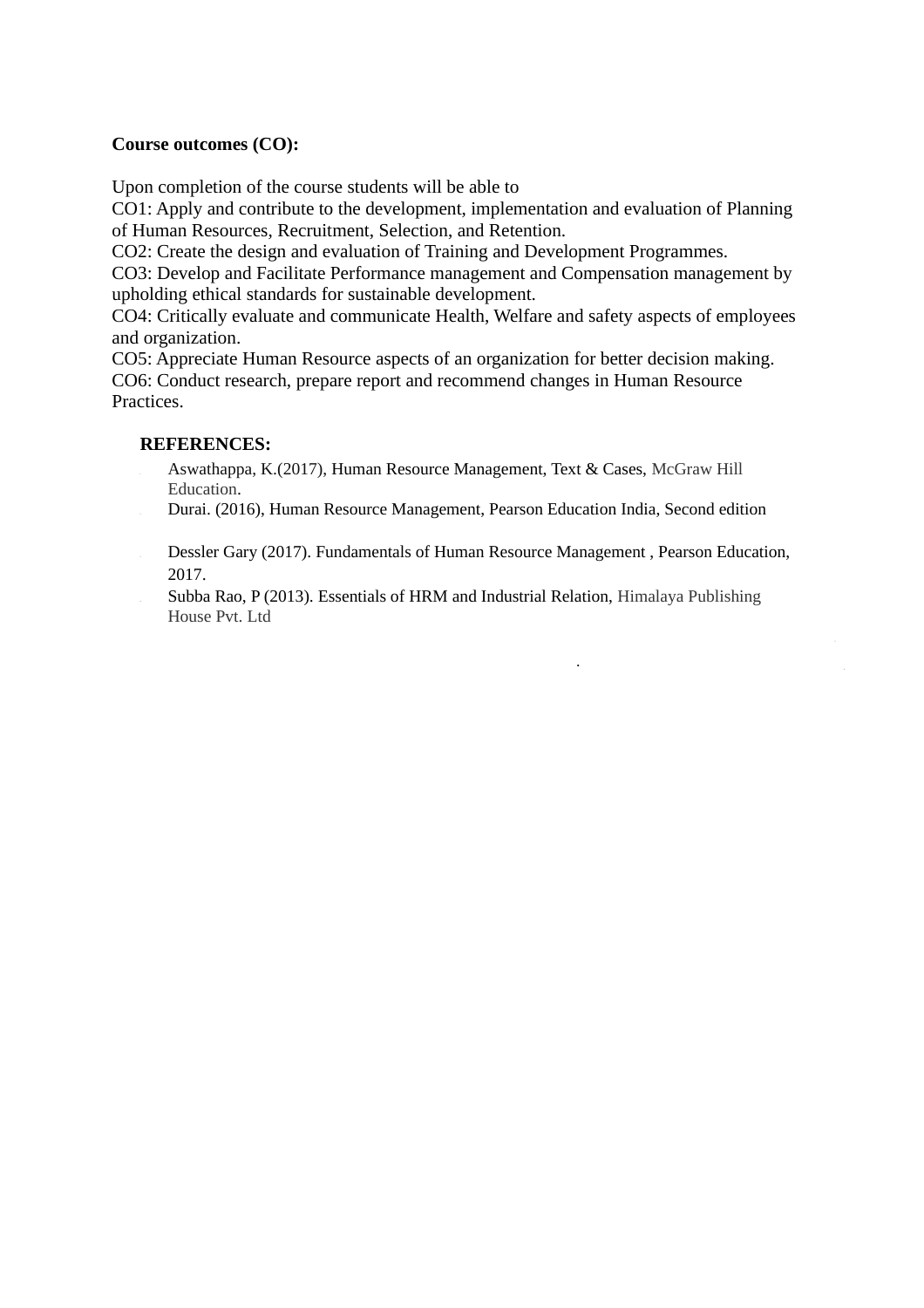## **SEMESTER II PAPER 2 CR 222 MANAGEMENT OF FINANCIAL RESOURCES**

### **Aim**

To acquaint student with the management of financial resources and sourcing and managing funds.

### **Course Objectives:**

- 1. To understand the role of financial manager in business, to develop knowledge on various sources of finance
- 2. To know the significance of time value of money in decision making.
- 3. To develop an ability to make certain important decisions relating to capital budgeting, cost of capital, capital structure, and working capital management for effective utilization of resources.

**Module 1** - Nature and Scope of Financial Management, Financial Decisions, Use of Financial Statements in Financial Decision making process (Ratio Analysis), Profit Maximization vs. Wealth Maximization, Risk and Return analysis. Indian Financial System-An overview. (15 hours)

**Module 2:** Investment Decisions: Long term Investment Decisions – Capital Rationing, Capital Budgeting Decisions, Capital Budgeting with risk analysis (15 hours)

**Module 3:** Short Term Investment Decisions: Working Capital Management – Gross and Net working capital, Working Capital Policies, Various approaches, factors affecting Working Capital, Management of Cash, Inventory and Receivables. (20 hours)

**Module 4:** Financing Decisions: Various sources of Finance – Both Long term and Short term, Capital Structure, Various approaches to Capital Structure, Leverage, Types of leverage and their impact on the profit of the company, Cost of Capital, Cost of all components of cost and Weighted Average cost of Capital. (20 hours)

**Module 5:** Dividend Decisions: Dividend Policies, Dividend theories, Walter's Model, Gordon's Model, MM Approach to Dividend, Relevance of Dividends in the Indian Corporate with specific reference to Indian Capital Market. An Introduction to various Financial Services as an off shoot of Financial Management **120 hours** (20 hours)

### **Course outcomes (CO):**

After completion of this course, the student will be able to develop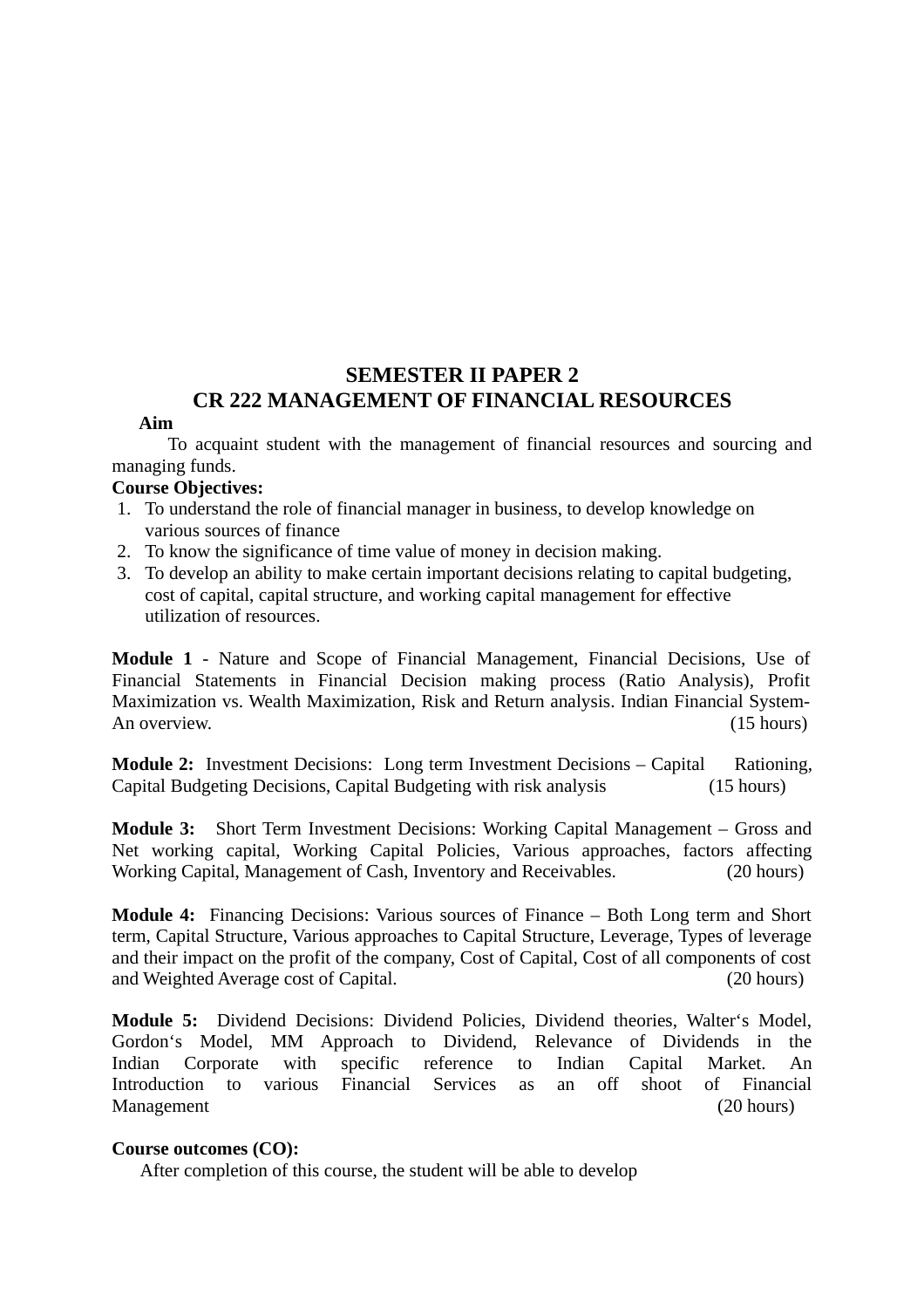CO1: To gain knowledge on availability of various sources of finance and markets for raising of funds.

- CO2: To evaluate the long term and short term investment decisions
- CO3: To Evaluate the financing decisions by using different techniques of valuation.
- CO4: To evaluate the dividend Decisions in relation to wealth maximization.

### **References**

- 1. Prasanna Chandra (2005). Financial Management, Tata McGraw Hill.
- 2. I. M. Pandey (2015). Financial Management, Vikas Publishing House.
- 3. S N Maheswari (2019). Financial Management, Sultan Chand Publications.
- 4. Shashi K. Gupta (2015), Financial Management, Vikas Publications.
- 5. Jonathan Berk, Peter Demarzo (2020). Financial Management, Pearson Publications.

## **SEMESTER II PAPER 3**

## **CR 223 EXECUTIVE BUSINESS COMMUNICATIONS**

**Aim:** To familiarize the students with the basic concepts of business communication in the organizational backdrop and the application for the extension of communication in business. **Course Objectives:**

The course introduces the student to basic concepts, verbal communication and nonverbal communication.

**Module** 1: Nature and purpose of communication; Process and Elements – Classification of communication – interpersonal, interpersonal, written, verbal, nonverbal, visual etc.; Barriers to communication; principles of effective communication; Business communication – Role, Importance, types; Deductive & inductive logic. (15 hours)

**Module** 2: Written communication, Principles of effective writing; business letters – types, layout, Application letter – resume – references; Appointment order. Letter of resignation; Business enquiries – offers and quotations, Order – execution and cancellation of orders; Letters of complaint; Case Analysis. (15 hours)

**Module** 3: Persuasive communication – Circulars, Publicity material, news, letters, Notices and advertisements, Leaflets, Initiation; Internal communication – memoranda, meeting documentation, Reports, Types of reports, Writing of reports. (20 hours)

**Module** 4: Oral communication – Skills and effectiveness, principles. Planning a talk, presentations, extempore speech, Group discussions, interviewing skills – Appearing in interviews, conducting interviews. (20 hours)

**Module** 5: Chairing, attending meetings, conferences, seminars; Negotiation skills, conversation control – Etiquettes that include: etiquettes in social as well as office settings, email etiquettes, telephone etiquettes etc.- Non-verbal communication, body language, kinetics, proxemics, Para language, NLP; Listening – principles of effective listening, Visual communication – use of AVAs, Technology and communication – Communicating digitally – Electronic mail, Teleconferencing, Video conferencing. (20 hours)

### **Course outcomes (CO):**

Upon completion of the course students will be able to CO1: Develop effective communication in oral and written forms.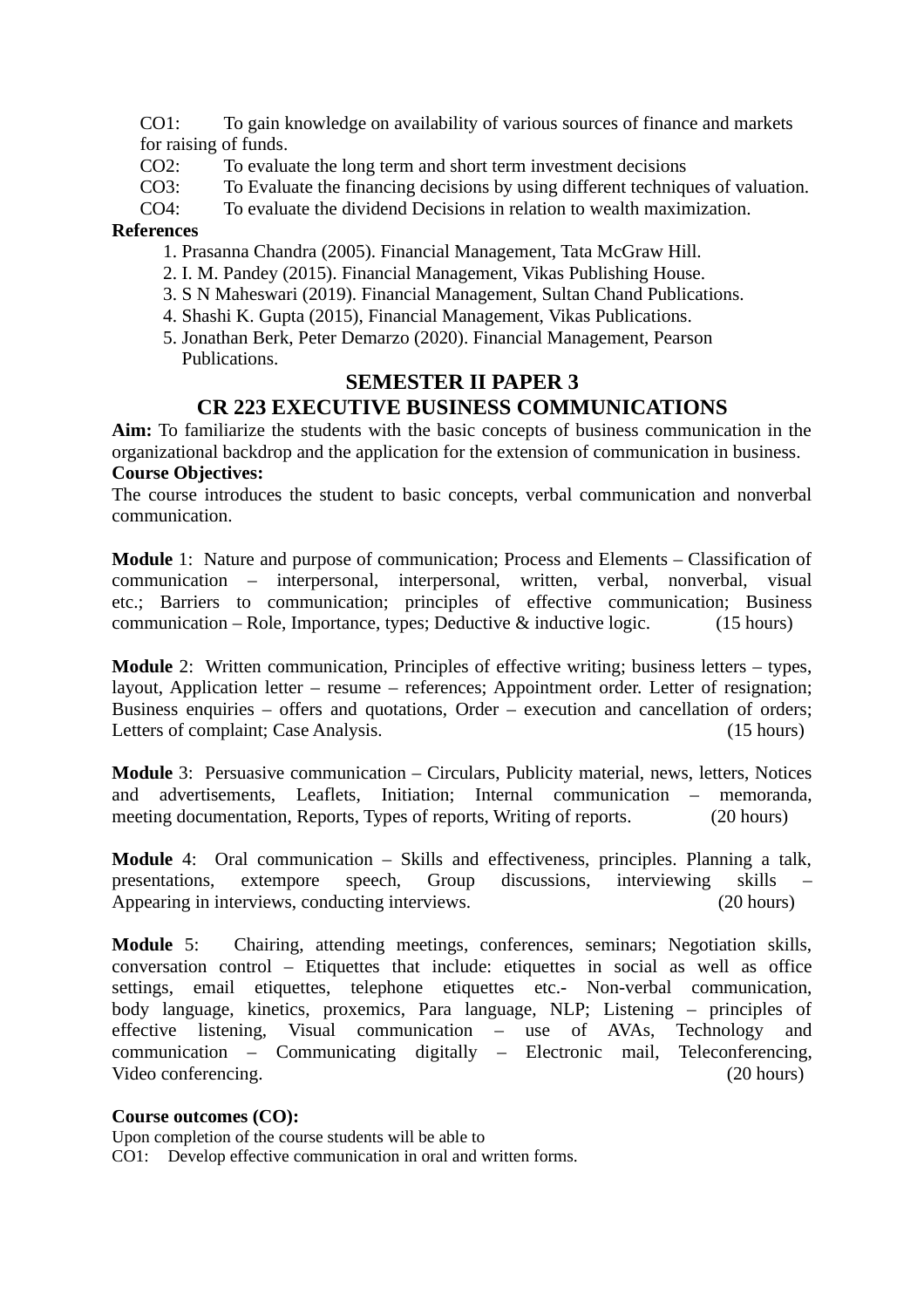CO2: Improve their cognitive skills by enhancing learning skills, presentation skills with ICT, problem solving and decision making skills.

CO3: Critically think and evaluate their own self better and build ethical qualities for personal and professional success

CO4: Manage emotions and stress and build team skills for sustainable development in global business environment.

CO5: Analyse conflicts and maintain better interpersonal relationships.

CO6: Develop and incorporate time management and resource management skills to achieve one's own goals.

### **REFERENCES:**

- 1. Asha Kaul (2014). Effective business communication. Prentice Hall.
- 2. Meera banerjee, Krishnamohan (2017), Developing communication skills. Trinity.
- 3. [Harvard Business Essentials \(2012\). Guide to Business Communication.](https://www.amazon.in/Harvard-Business-Essentials-Guide-Communication/dp/159139113X/ref=sr_1_1?crid=2IREBJ9B70ANL&dchild=1&keywords=business+communication+book&qid=1586591809&s=books&sprefix=business+communication+%2Cstripbooks%2C317&sr=1-1) Harvard.
- 4. Meenakshi Raman (2012).Business Communication. Oxford University Press.
- 5. V. Raymond Lesikar (2017). Business Communication (SIE): Connecting in a Digital  [World.](https://www.amazon.in/Business-Communication-SIE-Connecting-Digital/dp/9351342964/ref=sr_1_13?crid=2IREBJ9B70ANL&dchild=1&keywords=business+communication+book&qid=1586591809&s=books&sprefix=business+communication+%2Cstripbooks%2C317&sr=1-13) Mc Graw Hill

ADDITIONAL RESOURCES:

www.businesscommunication.org, [www.researchgate.net,](http://www.researchgate.net/) www.allstream.com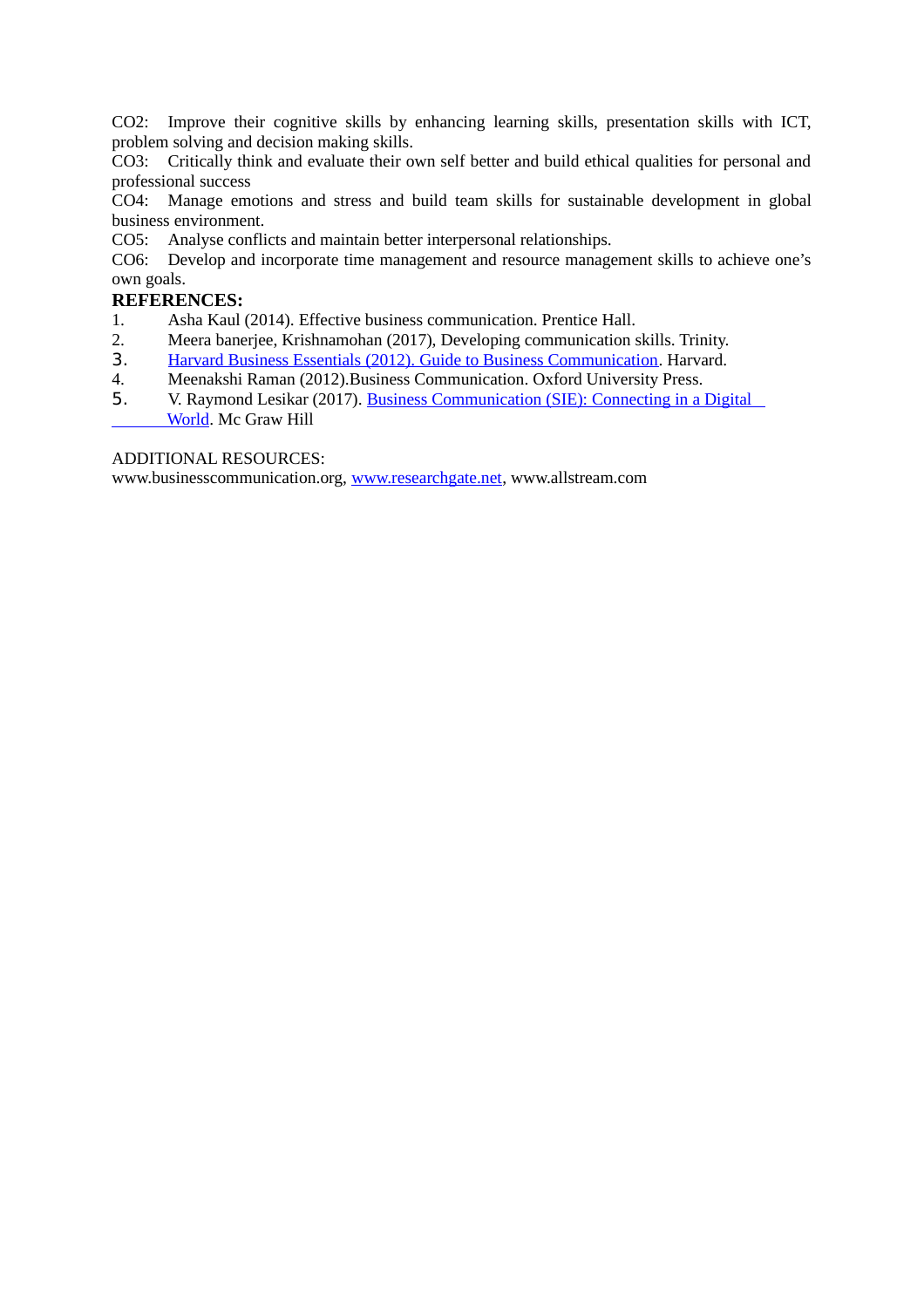### **SEMESTER II PAPER 4 CR 224 MARKETING MANAGEMENT**

**Aim:** To introduce the concepts and ensure the effective marketing of products and services. **Course Objectives:**

The objective of this course is to make the students understand the concepts, theories and strategies of marketing function of an Organisation with regard to profit and non-profit businesses and also to create knowledge on the current trends in marketing practices along with the ethical practices of marketing the benefits.

**Module** 1 Marketing-Basic concepts-Evolution-Marketing management process-Marketing environment-Internal and External factors-Integrated marketing management - Marketing vs. Selling - Global Marketing -Issues and Challenges. (15 hours)

**Module** 2 Analysing consumer needs-Identifying and selecting markets-segmentationtargeting-positioning-Marketing strategy formulations-Competitor analysis-Strategic Marketing Mix components. (15 hours)

**Module** 3 Product planning and development - Product life cycle - New product Development and Management – Product line decisions – Product differentiation – Branding - Channel Management – Managing dealer network – Retailing – Promotional mix and its decisions - Pricing Objectives - Policies and methods (20 hours)

**Module** 4 Understanding industrial and individual buyer behavior - Influencing factors – Buyer Behavior Models - Online buyer behavior - Building and measuring customer satisfaction - Customer relationships management - Customer acquisition – Retaining – Defection. (20 hours)

**Module** 5 Marketing Information System - Research Process - Concepts and applications – viral marketing – Green marketing – Trends in Retail - Customer driven organizations - Cause related marketing - Ethics in marketing - Online marketing trends (20 hours)

### **Course outcomes (CO):**

CO1: Familiarity to marketing concept and environment.

CO2: Understand the Critical approach and analyze the market and segmenting markets.

CO3: Manage about the buyer's opinion towards promotional as well as marketing mix strategies.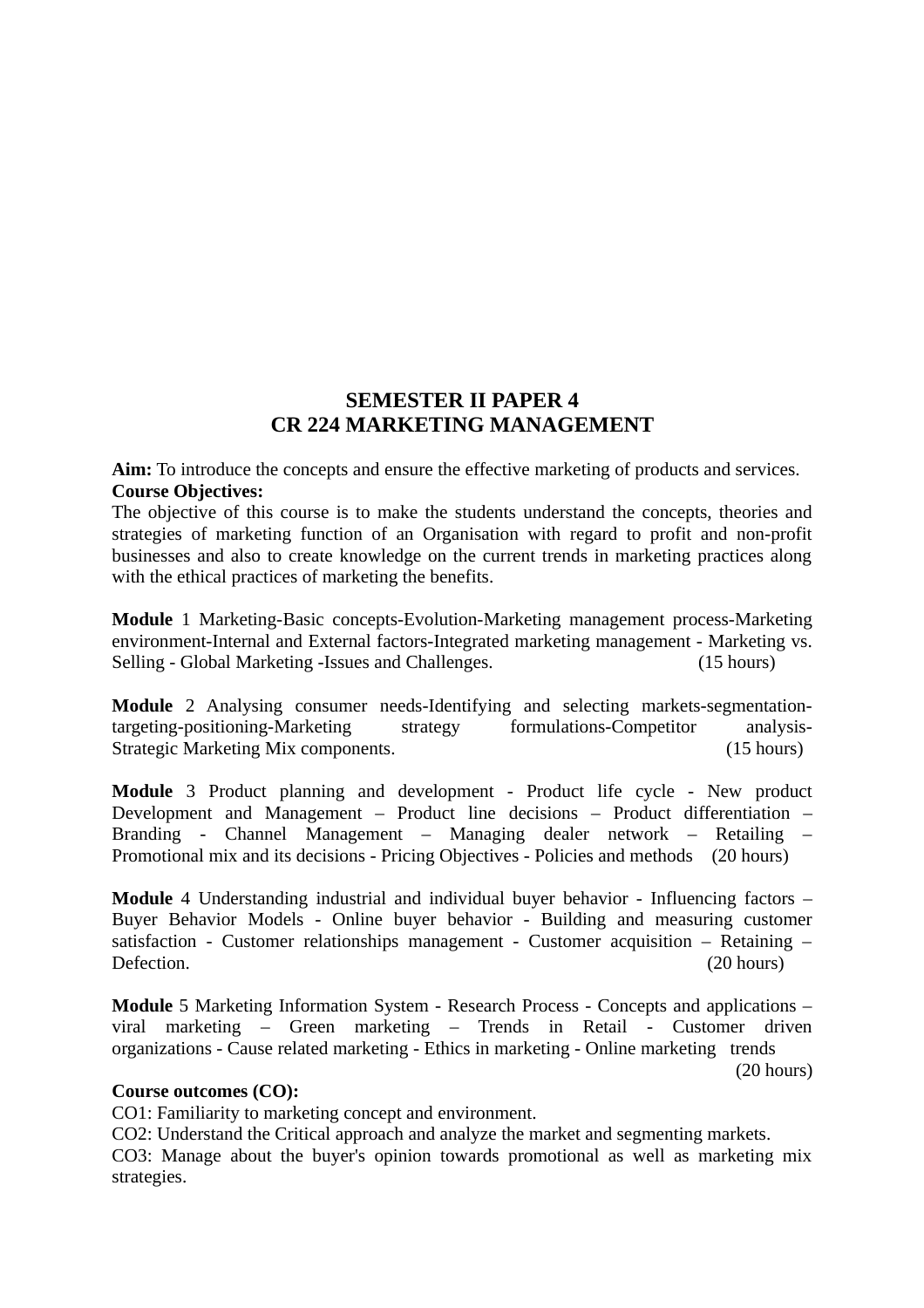CO4: Analyze the innovative market information and derive insights.

CO5: Construct the suitable marketing strategies after evaluating the current trend about new products and copyrights.

### **REFERENCES**

- 1. Philip Kotler and Armstrong (2009). Principles of marketing,  $11<sup>th</sup>$  Edition, Prentice Hall India, 2009
- 2. K S Chandrasekar (2019). Marketing-Text and Cases, 2<sup>nd</sup> Edition, Vijaynicole publications.
- 3. Ramasamy & Namakumari, Marketing Management (2015).  $5<sup>th</sup>$  Edition, McGraw Hill Education
- 4. Adrian Palmer (2007). Introduction to Marketing, 3<sup>rd</sup> Edition, Oxford university press
- 5. Arunkumar and N Meenakshi (2009). Marketing Management, Vikas Publishing House Pvt. Ltd
- 6. Micheal R.Czinkota & Masaaki Kotabe (2012).Marketing Management, Thomson Learning.

### **SEMESTER II PAPER 5**

## **CR 225 MICRO, SMALL AND MEDIUM ENTERPRISES**

**Aim:** To introduce the growth and importance of MSME in India and the relevance to rural management.

### **Course Objectives:**

- 1. To introduce the evolution and role of rural enterprises in rural development
- 2. To create awareness on the areas of rural enterprises
- **3.** To show how MSME functions, the incentives offered etc.

**Module 1: Introduction:** Introduction to Rural Enterprises – Nature and Scope– characteristics– Advantages– Role of Rural Enterprises in Rural Development. (15 hours)

**Module 2: Micro Enterprises in Rural Area:** Micro Enterprises in Rural Area– Size and Types – SHGs' Role- Micro-finance- Relevance- Self Employment. (15 hours)

**Module 3: Rural Small Enterprises in Rural Area** Procedures for Setting up of Rural Small Enterprises– Scope for Employment & Sustainable Livelihood Security– Factors of Location – Advantages, Government Support. (20 hours)

**Module 4: Rural Medium Enterprises** Rural Medium Enterprises- Scope- Production-NABARD– Role of DIC- Rural Industries- Farm based- Non-farm Sector Development. (20 hours)

**Module 5: MSME and Rural Development** Financial Institutions and Rural Enterprises – SIDBI– MSME – SBSGS – Subsidy - Sustainable Rural Enterprises – Role of Regional Rural Banks- World Council for Sustainable Business (WCSB). (20 hours)

### **Course outcomes ( CO):**

CO1 Acquiring knowledge about MSME

CO2 Able to establish micro enterprises CO3 Capable to Setting up of MSME

### **References:**

1. Subratha Kumar, 2013, Micro Enterprises and Rural Development in India, Concept Publishers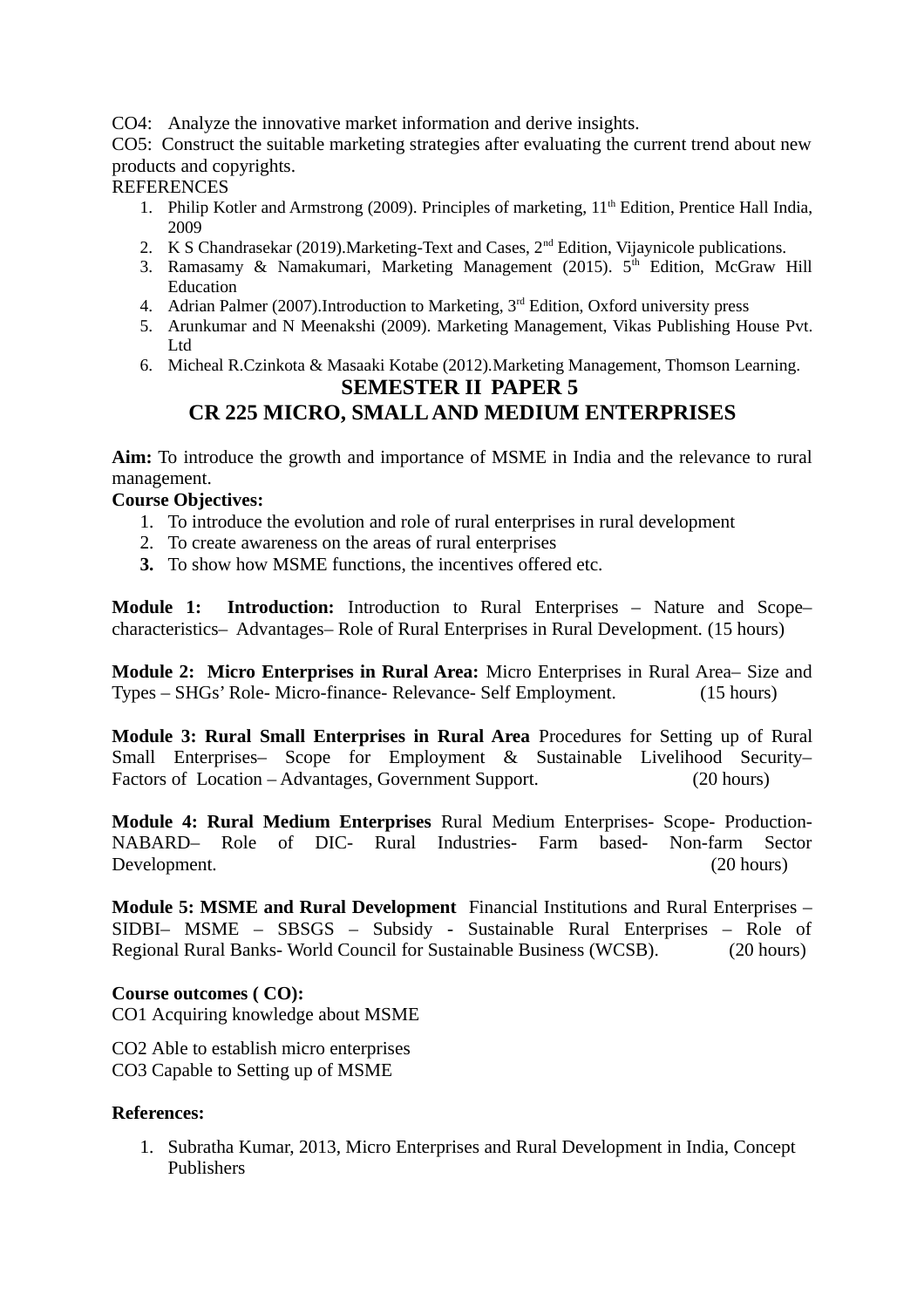- 2. Indian Institute of Banking and Finance, 2017, MS & M Enterprises in India
- 3. Anil Kumar. S, 2015, Entrepreneurship and Small Business, J.K International Private Ltd.
- 4. Paul Brans, 2015, Entrepreneurship and Small Business, Macmillan Education, Palgrave
- 5. Radhakrishnan, L., and P. Uma, 2010, Small and Medium Enterprises, Kalpaz Publications, New Delhi

## **SEMESTER III PAPER 1 CR 231 INCOME TAX PLANNING AND GST CREDITS**

### **Aim**

Facilitate understanding of Assessment of tax liability for Individuals, firms and corporate entities. Convey the relevance of Tax Planning and E filing with basic exposure to GST. **Course Objectives:**

## **1.** To provide skills in computing income tax liability under the income tax Act

- **2.** To provide knowledge on assessment of individual firms and companies
- **3.** To create a basic understanding on GST

**MODULE 1:** Computation of total income and tax liability – deduction under section 80 – rebate and relief under the Income Tax Act, Set off and carry forward of losses, Clubbing of Income (15

hours)

**MODULE 2:** Assessment of Individuals, and firms, Filing of returns –different forms of Assessment- E filing - Tax Planning measures (15 hours)

**MODULE 3:** Assessment of companies, Filing of returns –different forms of Assessment- E filing - Tax Planning measures (20 hours)

**MODULE 4:** Income Tax Authorities in India- Powers, duties and responsibilities (10 hours)

**MODULE 5:** Goods And Service Tax (GST)- Basic Provisions**:** Introduction-Meaning-Features-Historical backdrop of Goods and Service Tax-Major Indirect Taxes merged in to Goods and Service Tax-Benefits of GST-Economy, Industry and trade, taxpayers-Types of GST-CGST-IGST-SGST-UTGST-Compensation(GST) Law-Definitions of important terms-Levy of Tax-Collection-Schedules-Rate of GST- Kerala GST Provisions**-** Main Provisions: Provisions relating to Place, Time and Value of Supply-Different meaning of supply-Composite Supply-Mixed supply- Scope of Supply- Taxable Supply- (30 hours)

### **Course outcomes (CO):**

CO1 Acquiring knowledge about individual and corporate income taxes

CO2 Able to undertake assessment of income tax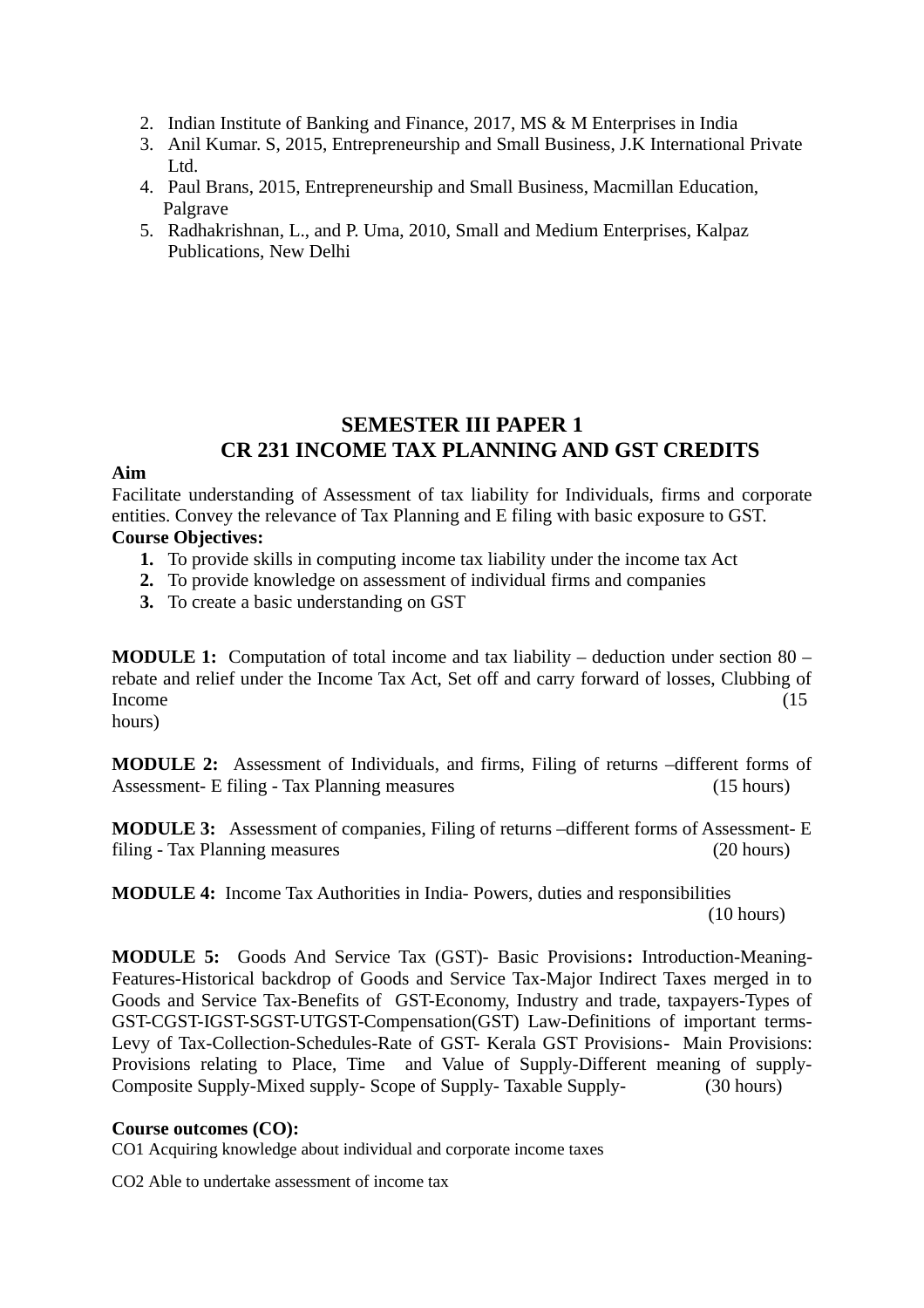CO3 Capable of understanding the nuances of GST

CO4 various provisions of Kerala GST and its impact is known

### **References**

- 1. Ahuja G. K& Ravi Gupta (2019). A Systematic Approach to Income Tax and Central Sales Tax
- 2. Datey V S (2016). All About GST .Taxman Publications.
- 3. Mehrotra H C and Goyal S P (2019)*,* Income Tax Law and Practice –Wealth Tax and Tax planning- Sahitya Bhavan Publications
- 4. Hand Book of GST in India Concepts and Procedures( 2017Edition) -Rakesh Garg &Sandeep Garg - Bloomsbury India Publications
- 5. Lakhotia .R. N(2006). Corporate Tax Planning.Vishion publishing.
- 6. Vinod Singhania And Kapil Singhania (2019). Direct taxes Law and Practice With reference top Tax planning. Taxman Publications Pvt. Ltd

### **Other Readings**

- [www.taxman.com](http://www.taxman.co/)
- Finance Act- respective years Income tax Act 1961
- ITR forms Ministry of finance Govt. of India.

## **SEMESTER III PAPER 2**

## **CR 232 RURAL PROJECT PLANNING, MONITORING AND EVALUATION**

### **Aim**

To give an insight into the projects management including planning, monitoring and evaluation in the rural areas.

### **Course Objectives:**

This course focuses providing the students an introduction to emerging concepts in rural project management and its intricacies including challenges and scope.

**Module 1: Project and Project Management** Meaning and Definitions of Project – Characteristics of Project – Types of Project – Life Cycle of Project – Concept of Project Management – Phases of Project Management. (10 hours)

**Module 2: Project Planning and Network Analysis** Meaning, Definitions and Importance of Project Planning, Project Planning Techniques: Project Matrix-Gantt Chart - SWOT Analysis. Meaning, Objectives and Advantages of Network Analysis, Programme Evaluation and Review Technique (PERT) – Critical Path Method. (20 hours)

**Module 3: Project Information System** Concept of Project Information System – Elements of Project Information System – Types of Information – Objectives of Project Information System – Characteristics of Successful Project Information System – Project Information Report.

(20 hours)

**Module 4: Project Monitoring and Evaluation** Concept of Project Monitoring, Steps and areas in Project Monitoring – Concept of Project Evaluation – Purpose of Project Evaluation – Steps of Project Evaluation-Stages of Project Evaluation-Methods of Project Evaluation. (20 hours)

**Module 5: Project Audit** Concept of Project Audit – In Process Project Audits – Post – Project Audits – Performance Appraisal: Team Evaluation, Techniques for evaluation of Performance of Team Members and Performance Review. (20 hours)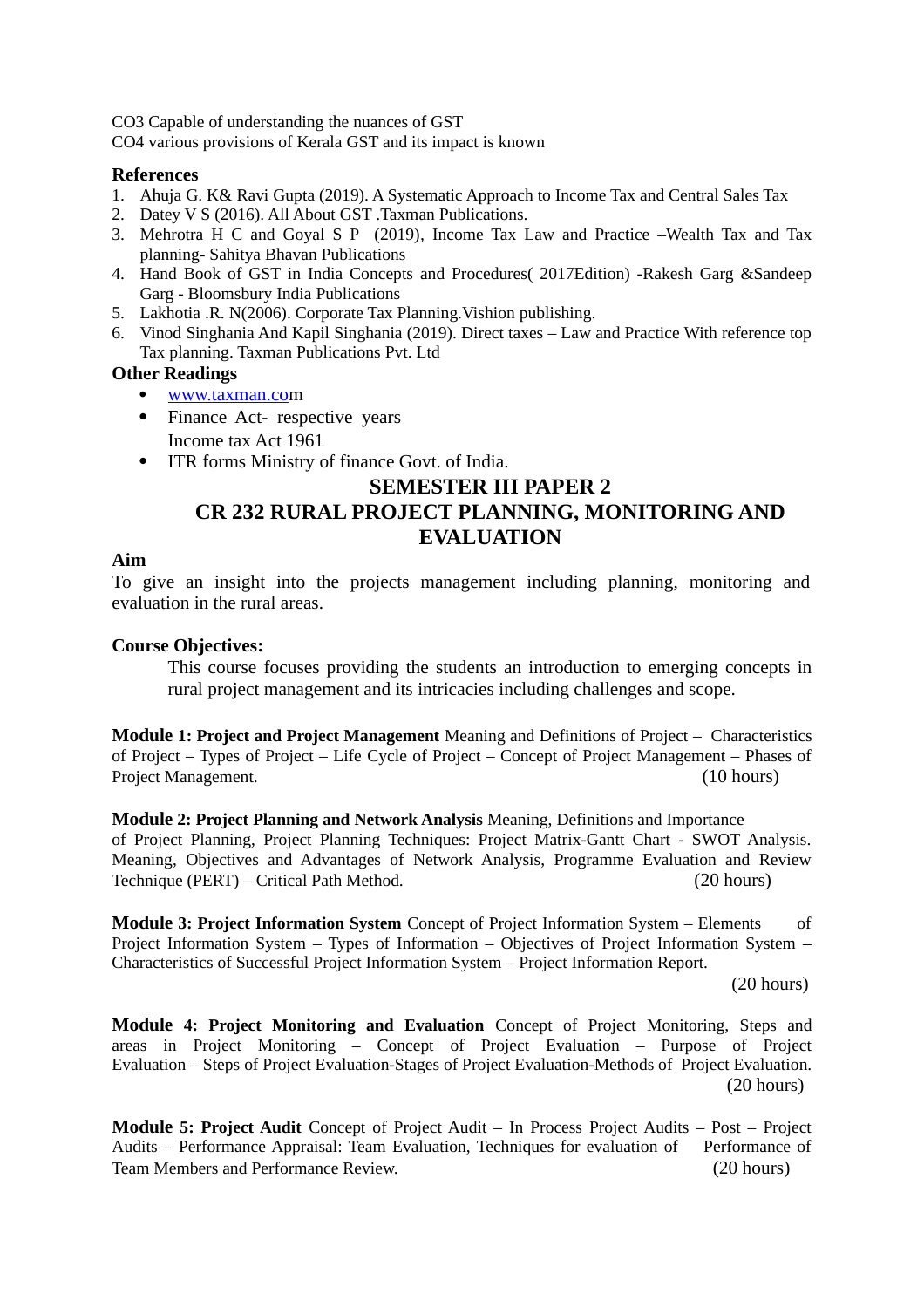### **Course outcomes (CO):**

Upon completion of the course students will be able to

- CO1: Understand and get skill on Project management tools and Information system used in a project.
- CO2: Impart knowledge on infrastructure project and project identification methods that are practiced in Indian and Global scenario.
- CO3: Improve cognitive skills on project delays and to resolve conflict in a project.
- CO4: Understand the various information systems.
- C05: Develop the leadership skills, communication skills and the ability to work with a project team.

#### **References:**

- **1.** Goel B.B (1987). Project Management-a Development Perspective, Deep or Deep Publishers
- **2.** Prasanna Chandra (2019). Projects: Planning, Analysis, Selection, Financing, Implementation and Review. Mc Graw Hill.
- **3.** Gary R. Heerkens (2013). Project Management. Tata McGraw Hill .
- **4.** Choudhury S (1983). Project Scheduling and Monitoring in Practice, South Asian Publishers.
- **5.** Mattu P.K (2008). Project Formulation in Developing Countries, MacMillan
- **6.** Little I.M.D. and Mirrless J.A. (1969)Manual of Industrial Project Analysis, Paris Organization for Economic Co-Operation and Development .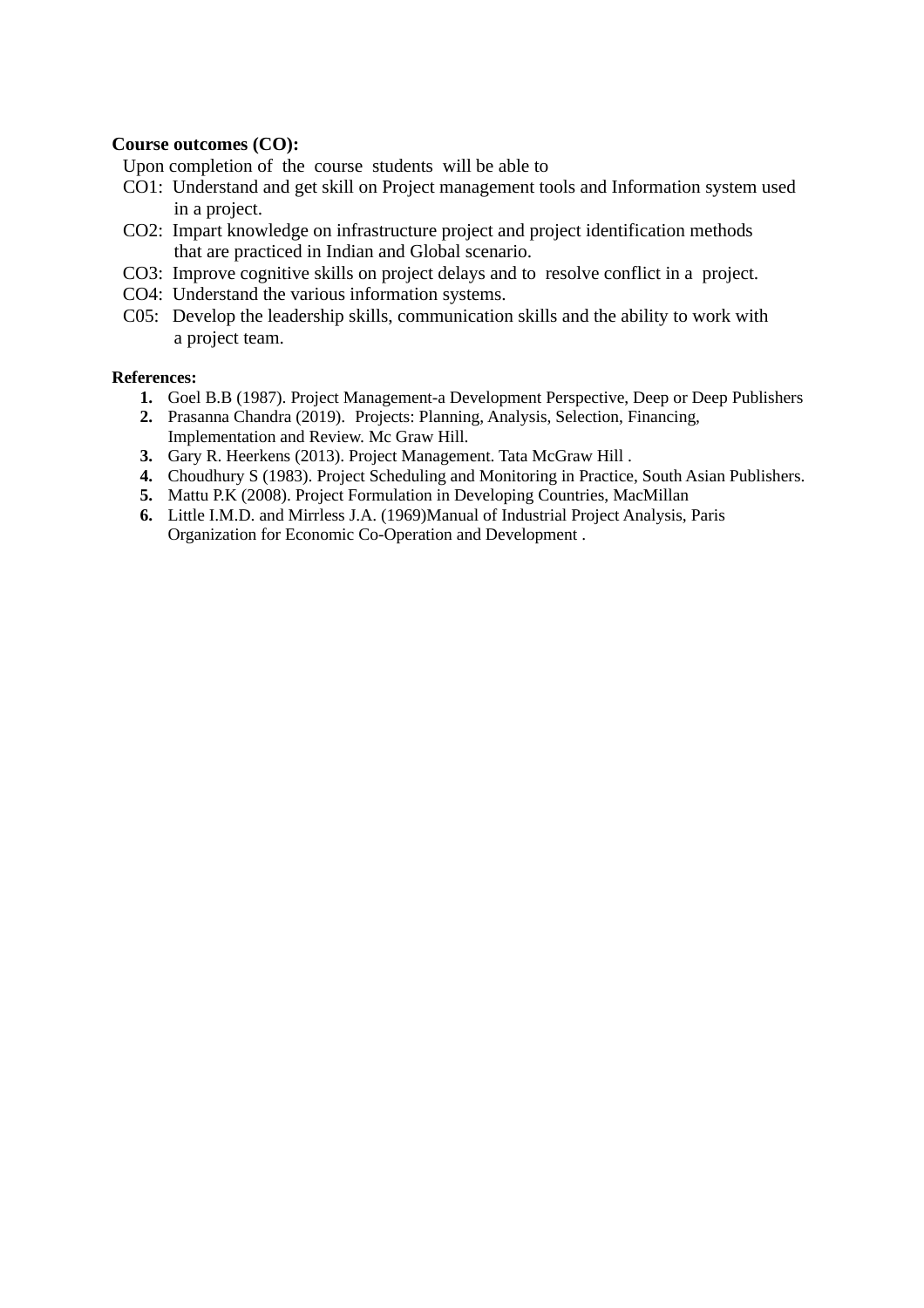## **SEMESTER III PAPER 3 CR 233 STRATEGIC COST AND MANAGEMENT ACCOUNTING**

### **Aim**

To give an insight into the methods and techniques developed to support the modern cost management practices, and application of management accounting tools.

### **Course Objectives:**

This course focuses providing the students an introduction to emerging concepts in cost management system, relevant cost analysis for decision making, performance evaluation and costing methods & pricing in service sector.

**MODULE 1: Relevant cost analysis and Management Decisions:** Decision making process- Relevant costs and Revenues – relevant cost analysis – Differential cost analysismarginal costing and decision making- Differential cost analysis – Applications of Differential cost analysis – Relevant cost analysis for decision making. (15 hours)

**MODULE 2: Cost control and cost Reduction:** Meaning of cost control– Elements of cost control schemes – cost control Techniques – Essentials of success of cost control – Meaning of cost reduction – Essentials of cost reduction programmes (15 hours)

**MODULE 3: Cost Management:** Concepts – Cost management system –- Activity Based Costing – steps to develop ABC system – Target costing- Life Cycle Costing – Back Flush costing-Material Requirement planning-Value chain analysis-TQM-BPR-JIT. (20 hours)

**MODULE 4: Performance Evaluation:** Responsibility accounting -Cost Centre – Profit Centre – Investment Centre – Techniques of Performance evaluation –-Transfer prices-Budgetary control and reporting–Standard costing and Variance analysis – Contribution margin (20 hours)

**MODULE 5: Management Accounting:** Definition-Meaning –Scope and significancerelationship between Cost accounting, financial accounting and management accounting **Tools of analysis for management:** Ratio Analysis- Fund Flow Statement- Cash Flow Statement and other tools (20 hours)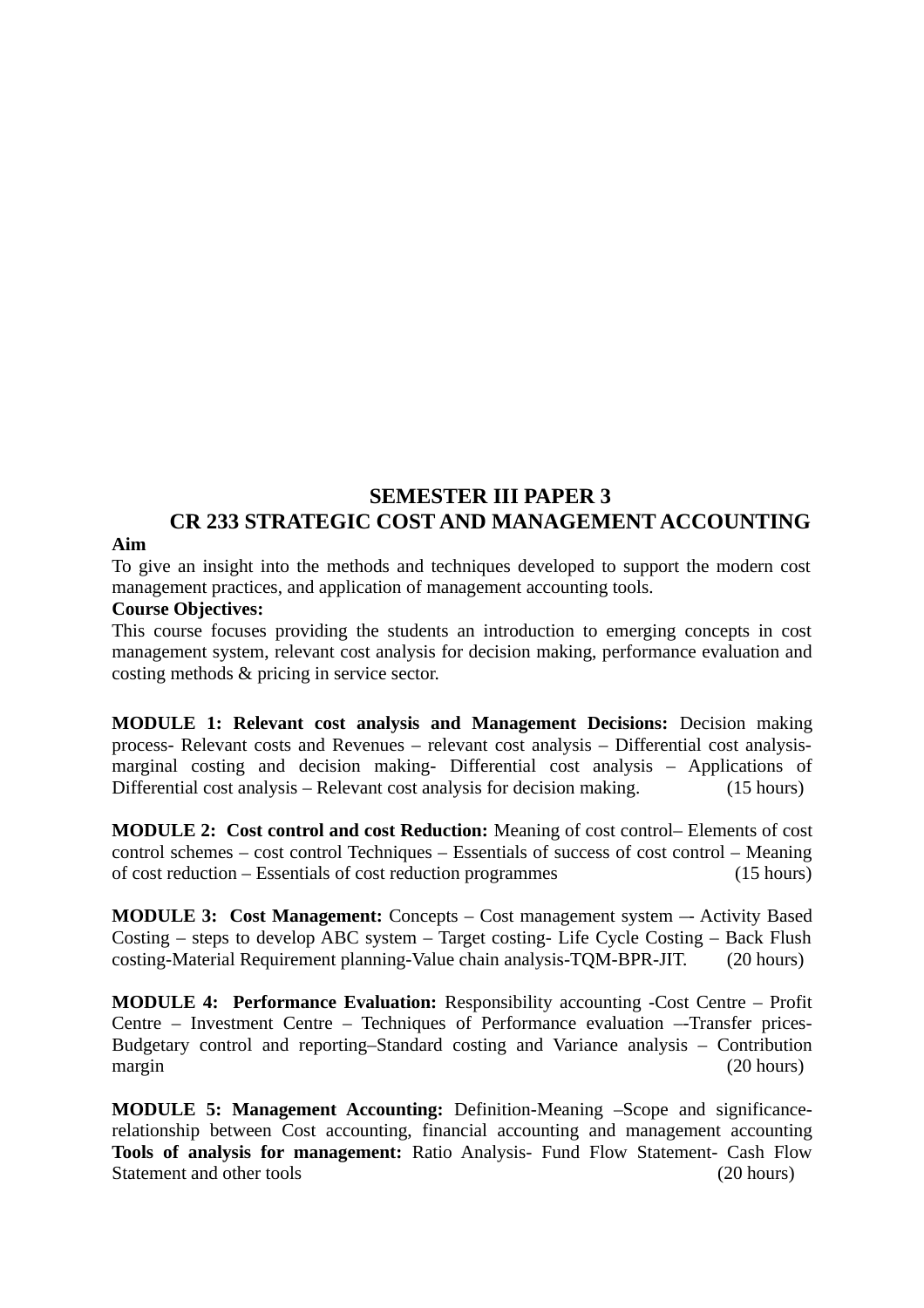### **Course outcomes (CO):**

Upon completion of the course students will be able to

- CO1: Understand and get skill on cost analysis tools
- CO2: Impart knowledge on cost control and reduction
- CO3: Improve cognitive skills on management of costs
- CO4: Understand the various value chain analyses
- C05: Develop the logic for various ratio and fund, cash flow analyses

### **References**

- 1. Jain, K L Narang & SimmiAgrawa/ (2015). Advanced Cost Accounting.Kalyani Publishers.
- 2. Maheswary (2014). Management accounting and Financial Control; Sultan Chand & Sons
- 3. Ravi M. Kishore (2019). Taxman's Cost & Management Accounting. Taxman.
- 4. Shasi K Gupta and R K Sharma (2017).Management Accounting, Kalyani Publishers.
- 5. Horn Gren,Sundem, Schatzberg & Burgstahler (2009).Introduction to Management Accounting.Dorling Kindersley (India)Pvt. Ltd.

## **SEMESTER III PAPER 4**

## **CR 234 TECHNOLOGY MANAGEMENT FOR RURAL INDUSTRIES**

### **Aim**

To understand the importance of technology management in rural areas with emerging technologies.

### **Course Objectives:**

This course focuses providing the students an insight into technology management, innovation, invention, forecasting, absorption and diffusion. The sources of funds for enabling technology in enterprises are also included.

**Module** 1: Technology Management – Meaning and Scope – Basic concepts – Factors influencing Technology Management process, Dimensions of Technology Management; Innovation and Invention. (10 hours) and Invention. (10 hours)

**Module** 2: Technology Forecasting – Methods – Generation and Development – process – Transfer of Technology – modes – Appropriate Technologies – Its relevance to Rural Industrial Projects (15 hours)

**Module** 3: Technology Absorption – concepts, process and constraints; Benefits. Technology Assessment – methods and management; Technology Evaluation and its parameters (20 hours)

**Module** 4: Technology Diffusion – meaning, Importance and activities- Science and Technology organizations in India – Their role and scope of Technology missions – consultancy organizations, Startup mission etc.- Incubation and Science and Technology parks in India (20 hours)

**Module** 5: Financing of S & T projects – Development Financing institutions; KVIC, NABARD, DST, CSIR, DBT, NRDC etc., "Central Silk Board, Textile Committee. Venture capital – working capital and capital markets. Evaluation methods of financial outlay -Science and Technology manpower – Need and scope – S & T training organizations in India and abroad. (25 hours)

### **Course outcomes (CO):**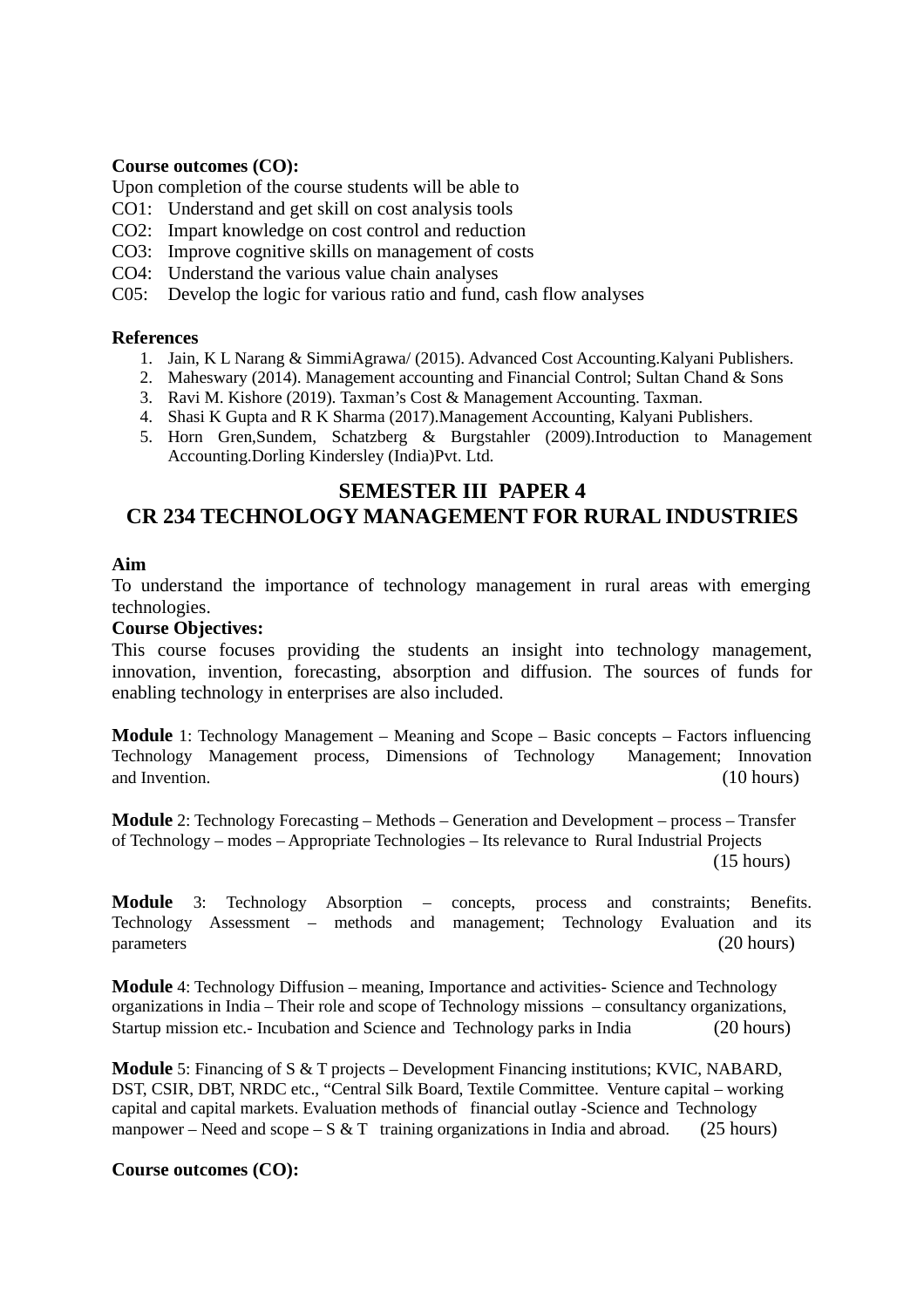Upon completion of the course students will be able to

- CO1: Understand the relevance of technology to rural industries
- CO2: Impart knowledge on technology management
- CO3: Improve cognitive skills on forecasting and diffusion
- CO4: Understand the various technology missions
- CO5: Understand the institutions offering support for rural industries

### **References**

- **1.** Tarek M. Khalil (2010). Management of Technology. Mc Graw Hill.
- **2.** Fredric Betz (2003). Managing Technologies: Innovation and Concepts Research; Prentice Hall
- **3.** Daniel L. Babcock and C.Morse (2006).Managing Engineering and Technologies; Prentice Hall India Pvt. Ltd
- **4.** Jam, Asok, S. Pruthi, K.C.Garg, S.Anab (1996) Indicators of India; Science & Technology segment Books, Sage Publications

## **SEMESTER IV PAPER 1 CR 241 STRATEGIC MANAGEMENT**

**Aim:** To introduce the business policies under taken by organizations

### **Course Objectives:**

- 1. To create a conceptual awareness on various strategies.
- 2. To familiarise students with the formulation, implementation and evaluation of strategies

**Module 1**: **Concept of strategy**- Meaning- Definition– Features of strategic managementprocess of strategic management- Levels of strategy –Corporate and SBU Strategic decision making- Approaches to and process of strategic decision making- Mintzberb's modes of strategic decision making, Strategic Intent-Developing vision and mission- setting of objectives and goals. (15 hours)

**Module 2: Environment analysis**- components of environment –environmental scanning- PESTEL analysis- Environmental Threat and Opportunity Profile (ETOP) organisational appraisal-SWOT analysis- Industry and Competitive Analysis-competitive intelligence - Michael Porters' industry analysis-competitive analysis-Strategic Advantage Profile--Comparative advantage and Core competence- TOWS matrix (25 hours)

**Module 3**: **Strategic Alternatives**- Criteria and process, Corporate level strategies-Grand strategies-Generic Strategies- integration, intensive, Stability, Defensive, and Expansion- Diversification - Retrenchment strategies: sub-classification of Strategies (15 hours)

**Module 4**: **Formulation of strategies**–Approaches to strategy formulation-GAP analysis- BCG matrix- Synergy-Functional strategies- Production, Marketing, Finance and HR Strategies, - Strategic choice- process and policies. (15 hours)

**Module 5**: **Implementation, Evaluation and Control**- Implementation process and issues –Structural, functional and behavioral Aspects of implementation- Mc Kinsey Seven S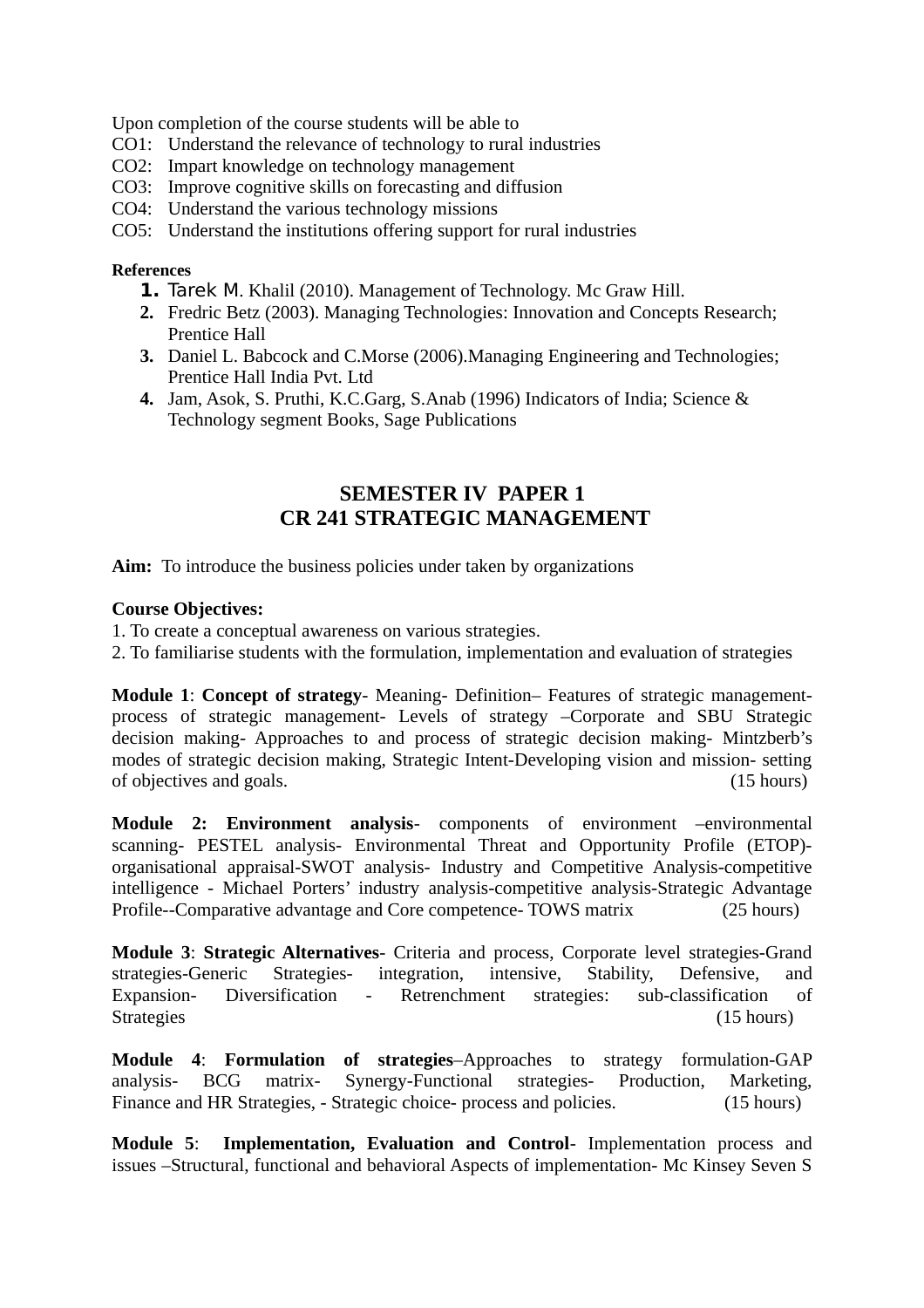Model – concept of blue ocean strategy,- Evaluation and control of strategies- Techniques. - Strategic audit. (20 hours)

### **Course outcomes (CO):**

Upon completion of the course students will be able to

- CO1: Understand and get knowledge on managerial functions such as the internal and external environment of the organization.
- CO2: Improve the cognitive skills that related to Mission, Vision, Goals, Objectives, Policies and Strategies of any organisation.
- CO3: Evaluate and Develop strategic management tools and recommend strategic responses to business problems.
- CO4: Develop strategic management plan for sustainable development of the organization
- CO5: Analyse and Implement their responsibility to the society and business organisation .
- CO6: Understand the social responsibilities, ethical and social considerations of business organisation.

#### *References:*

- 1. Subba Rao, P (2014).Business Policy and Strategic Management, Himalaya Pub. House,
- 2. Cherunilam F (2015).Business Policy and Strategic Management, Himalaya Pub. House
- 3. Azar Kazmi(2015). Strategic Management, McGraw Hill Education
- 4. Vijay Pithadia (2016) Strategic Management and Business Policy (BIZTANTRA), Dreamtech Press.
- 5. Elisha Stephens & Brice Martin (2018). Business Policy and Strategic Management, EdTech Press.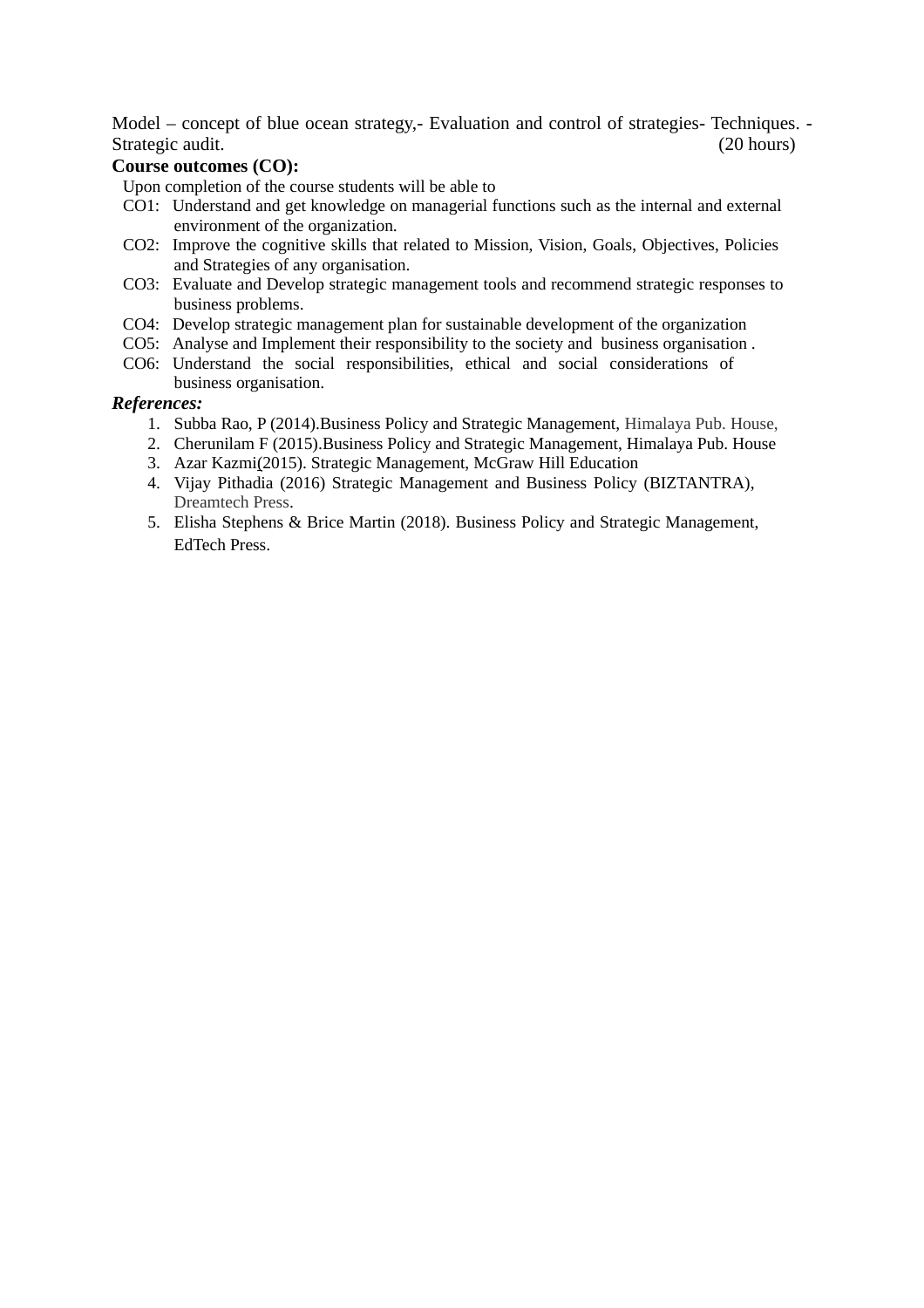### **SEMESTER IV PAPER 2 CR 242 INVESTMENT MANAGEMENT**

**Aim:** To introduce the student to the avenues of investments possible.

### **Course Objectives:**

- 1. To provide a general understanding about investment avenues and personal finance.
- 2. To give a broader understanding about behavioural finance and how it equip to decide personal investment.

**Module 1: Investment -** *Conceptual Background To Investment*: Meaning & Definition Of Investment – Dimensions Of Investment – Economic, Physical & Financial Investment – Corporate Vs. Personal Investment – Investment Objectives – Process Of Investment – Factors Affecting Investment - Investment, Speculation & Gambling. *Investment Avenues*: Security & Non-Security Form – Fixed Income Investment – Variable Income Investment – Direct & Indirect Investment – Mortgage – Reverse Mortgage – Securitisation Of Assets/Debts – Real Estate Investment – REI Valuation – Real Estate Investment Regulatory Authorities – SEBI Guidelines on REIT – Money Market Instruments(Repos & Tbs) – Capital Market Instruments (Equity, Debts & Hybrid) – Investment In Banks, Insurance Companies, Post Offices, Etc. - Investment in Gold : Physical gold - Gold ETFs - Sovereign Gold Bond - Relative advantages and limitations. (20 hours)

**Module 2**: **Principles of Financial Markets and Interest Rates:** Principles of Financial Market – Online Trading – Depository System – Interest Rates – Nominal and Real Rates – Base Rate –LIBOR/LIBID etc. – Term Structure Theories – Interdependence of Markets and Interest Rates. (15 hours)

**Module 3: Personal Finance:** Meaning – Components of Personal Finance – Levels of Personal Finance (Basic, Advanced, & Application) – Financial Literacy – Personal Finance Principles – Personal Finance Planning – Essentials of Asset Planning – Insurance Planning – Investment Planning – Retirement Planning – Estate Planning – Tax Planning. (15 hours)

**Module 4**: **Behavioural Finance :** Investment Deciding Cycle – Judgment Under Uncertainty – Utility Preference – Expected Utility Theory – Information Screening – Biases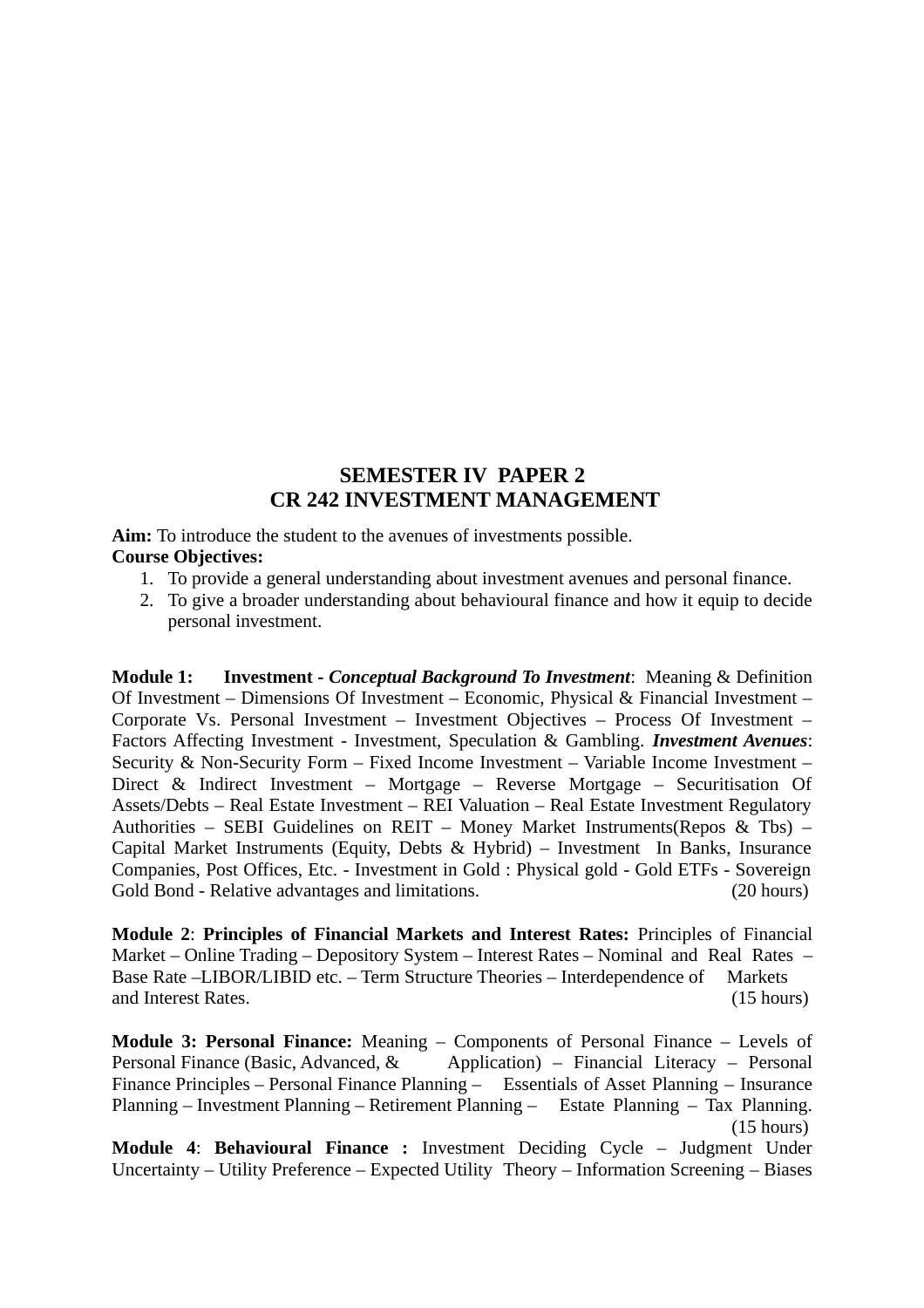– Information Processing –Bayesian Decision Making – Heuristic And Cognitive Biases – Forecasting Biases – Group Behaviour – Conformism – Hedging – Cornering – Investment Styles And Behavioural Pricing – Insider Trading – Circular Trading – Price Rigging.

**Module 5**: **Financial Modelling Using Spread sheet**: Introduction To Modelling – Introduction To Spread Sheet – Database Framing – Creating Charts – Understanding Finance Function In Spread Sheet – Creating Model – Valuation – DCF Techniques. (Practicals) ( 20 hours)

### **Course outcomes (CO):**

- Upon completion of the course students will be able to
- CO1: Understand and get knowledge on investment areas and functions
- CO2: Improve the cognitive skills on the financial markets and interest rate mechanisms
- CO3: Learn to plan personal finance effectively

CO4: Use and comprehend information for investing successfully

### *References:*

- 1. Bhalla VK (2018). Investment Management, S Chand & Co.
- 2. Bodie, Kane, Marcus, and Mohanty (2019).Investment, TMH
- 3. Prasanna Chandra (2017). Investment Analysis and Portfolio Management, TMH
- 4. Punithavathy Pandian (2012).Security Analysis and Portfolio Management, Vikas Publications
- 5. Reghunathan (2006).Investment Analysis and Portfolio Management, Pearson Education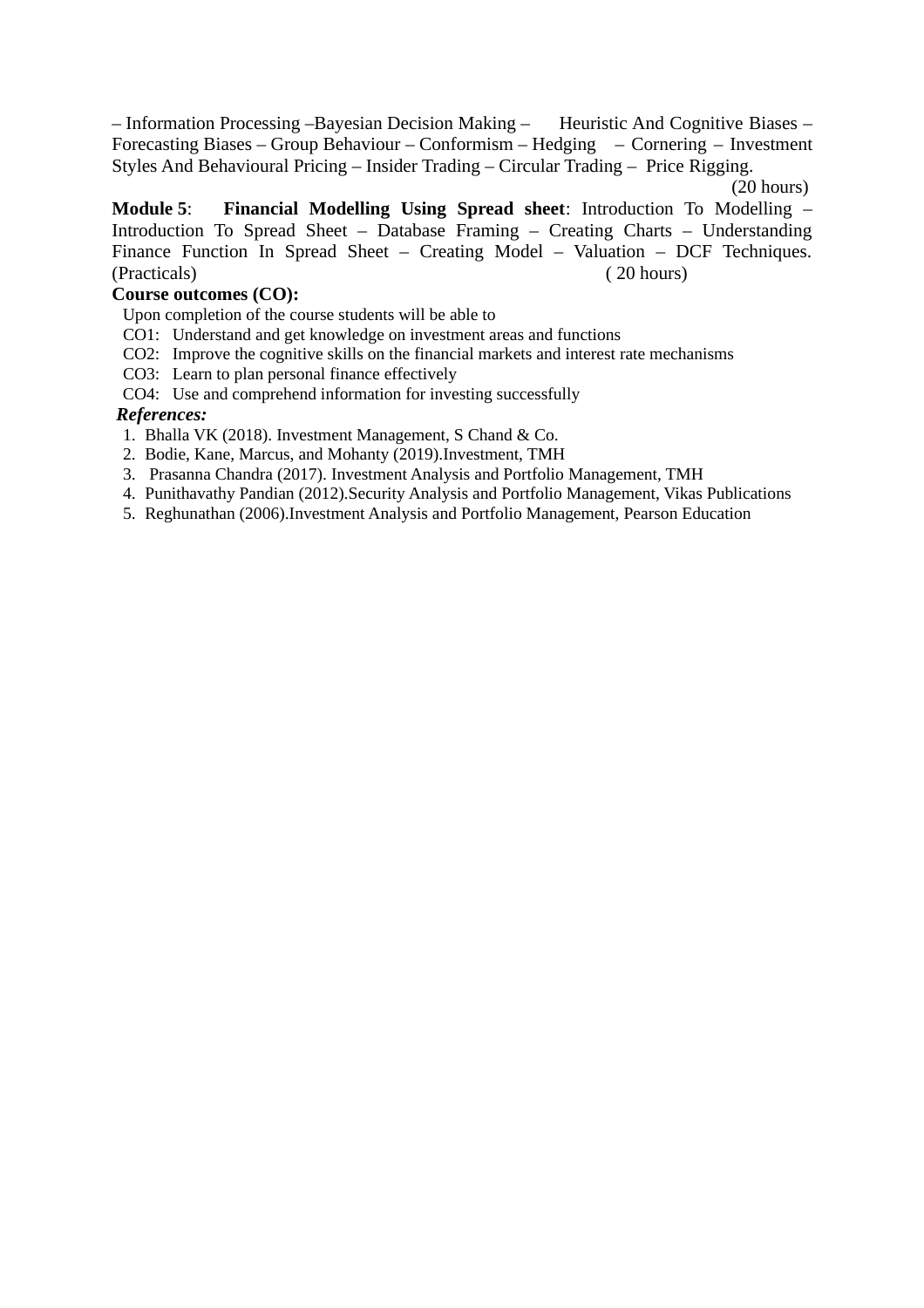## **SEMESTER IV PAPER 3 CR 243 MANAGMENT OPTIMISATION TECHNIQUES**

### **Aim**

To familiarize the students with some of the quantitative tools that assist in decision making. **Course Objective:**

To help the students identify and develop operations Research models from the verbal description of the real system and develop skills in analysing such models.

**MODULE 1: Introduction to Operations Research-** Evolution – definitions – features - role of models – limitations – applications (10 hours)

**MODULE 2: Linear Programming-**Formulation of LPP – graphical solution method - Simplex method  $-Big$  M and two phase method  $-$  dual problem  $-$ Transportation model- Assignment model. (20 hours)

**MODULE 3: Decision Theory-** Decision making under uncertainty – methods – decision making under risk – EMV, EOL, EVPI – decision trees – multi stage decision problems

(20 hours)

**MODULE 4: Game Theory** – two person zero sum game – games containing saddle point  $-2x^2$  games – principle of dominance  $-2x$ n and mx2 games – larger sized games. (20 hours)

**MODULE 5: Project Scheduling Techniques-** PERT and CPM – critical path computations – probability considerations in project scheduling – crashing – calculation of floats. **Inventory Models-**Definition of inventory problem - costs involved in inventory problems – EOQ and EPQ models – inventory models with price breaks - probability inventory models – newspaper boy problem – selective inventory control techniques

(20 hours)

#### **Course outcomes (CO):**

Upon completion of the course, the student will

CO1: Critically think about the priorities that are involved in the daily activities of a project.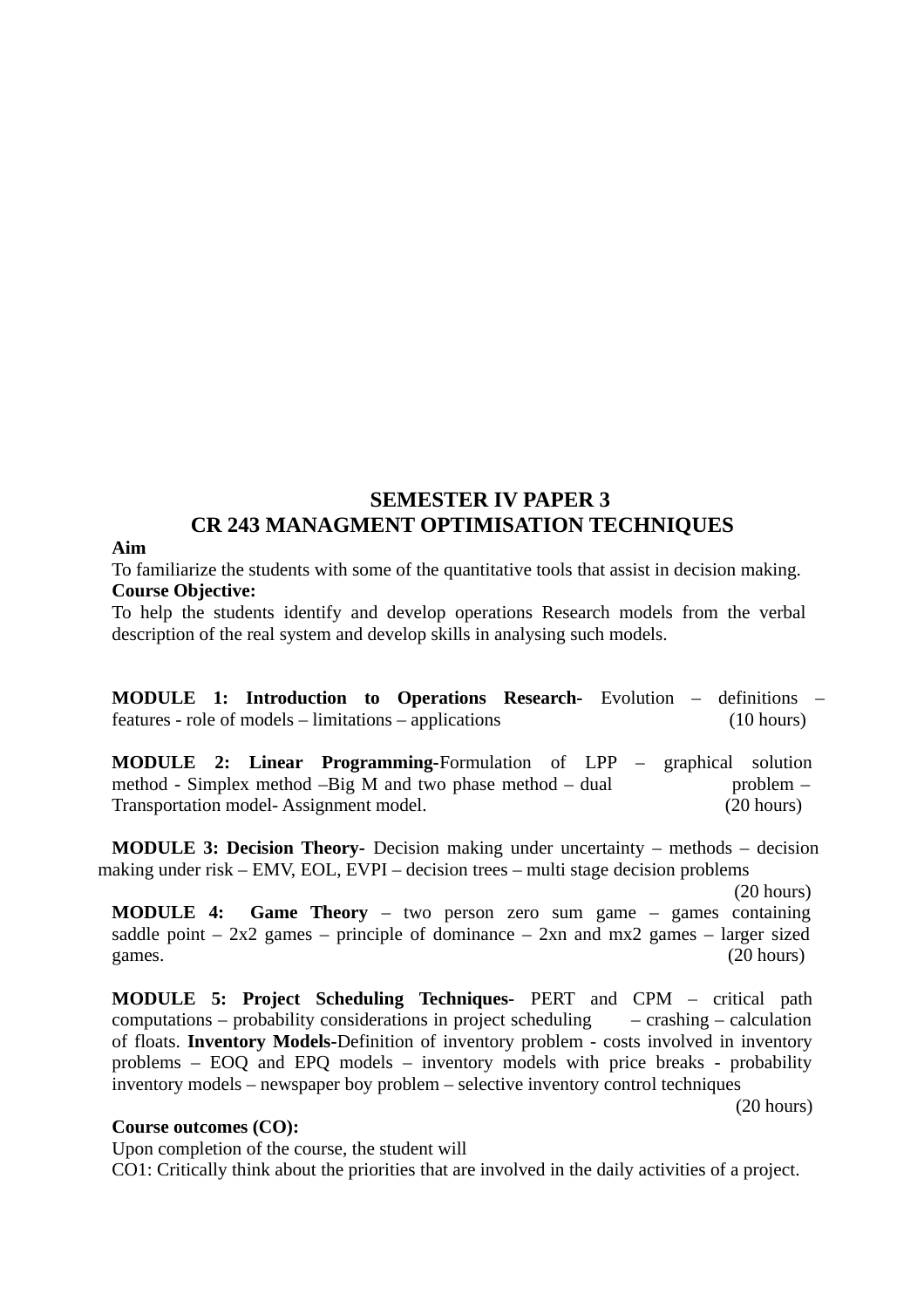CO2: Cultivate and Enhance the knowledge about Build the best fit route of transportation for carrying schedule of activities.

CO3: Have the ability to work and Graphically locate the optimum peak point in completing the project.

CO4: Understand the application of Decision Theory

CO5: Analyze and apply the research techniques in quantitative and qualitative aspects

CO6: Develop competencies in Maximize the productivity with help of least cost techniques.

### **References**

- 1. S.R. Yadav, A.K. Malik (2014).Operations Research. Oxford University Press
- 2. Srinivasan, G. (2017). Operations Research : Principles And Applications, PHI.
- 3. Budnik, Frank S. Dennis MgKaney and Richard Mojena (1995). Principles of Operations Research, All India Traveller Bookseller
- 4. Gould, F.C. etc. (1993). Introduction to Management Science, Englewood Chiffs, Prentice Hall Inc
- 5. Kapoor, V.K. (2011), Operations Research, Sultan Chand & Sons.
- 6. Panneerselvam (2003). Operations Research, Prentice Hall of India
- 7. Taha (2003) Operations Research An Introduction, Prentice Hall of India.

## **SEMESTER IV PAPER 4 CR 244 ACCOUNTING INFORMATION –ANALYSIS AND INTERPRETATION**

### **(To be imparted using Annual Reports of Listed Companies, preferably 5 each from large, mid and small cap companies)**

**Aim:** To ensure the students are able interpret the accounting information so that they can effectively take financial decisions.

### **Course Objectives:**

- 1. To enable students to understand and analyse financial statements in order to get a real feel of business enterprises, their operations and performance outcomes.
- 2. To understand business decision making process through in-depth and multi-pronged analysis of financial statements.

**Module 1: Introduction to Accounting Information**: Highlights of Financial Reporting under Companies Act 2013-- balance sheet -- profit and loss account-- cash flow statement --statement of changes in equity-- explanatory note annexed thereof—Forms and Contents Schedule III—Annual Report--Board's Report -- Corporate Governance Report-- Management Discussion & Analysis --Business Responsibility Report -- Sustainability Report—Presentation of outcomes of analysis and the art of interpretation-**Analysis of Statement of Shareholders' Equity:** Elements of the Statement of Shareholders' Equity— Comprehensive income reporting-Liquidity—Long term solvency—Operating efficiency— Overall profitability- Turnover—Capital Structure—Coverage—Expense—ROI— Shareholders Ratios—Inter firm Comparison. (20 hours)

**Module 2: Comparative Analysis of Financial Statements and Distress Analysis**: Common size statements—Trend Analysis—Measures of Income—Transaction approach to income measurement—Balance sheet approach to income measurement—Techniques for analysing changes in sales/income/profits—Distress Analysis—Corporate Sickness— Corporate Sickness—Ways of identification—Causes of distress—Indications of corporate distress—Distress prediction—Univariate and multivariate prediction models—Altman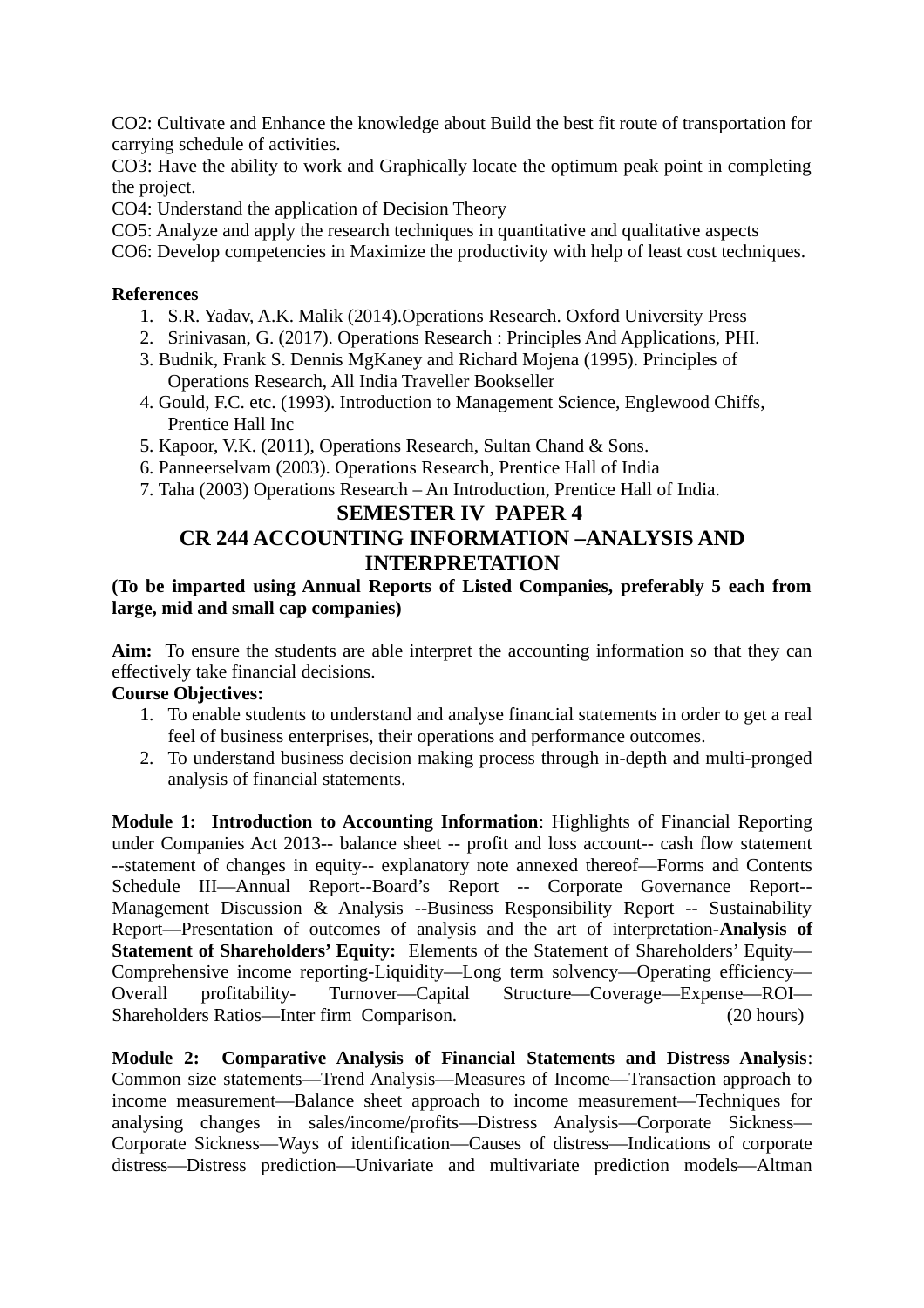discriminant model--Beaver's Study on Univariate Analysis of Corporate Distress Prediction--L. C. Gupta's study for Distress Analysis--Impact of off balance sheet items operating leases/Derivatives/Guarantees/Contingent liabilities—Bond analysis (20 hours)

**Module 3: Analysis of Cash Flow Statement:** Free Cash Flow—Cash flow from Operating, financing and Investment activities—Foreign currency Cash flows—Extra ordinary items— Taxation—Acquisition and disposal of subsidies—Non-cash transactions—Analysis of CFS —Quality of earnings and Cash flows. (20 hours)

**Module 4: Analysis of Profitability, Growth and Earning Sustainability:** Operating/Financial activity—Effect on leverage—Drivers of operating profitability— Margin—Asset utilization-Drivers of profit margin-Drivers of asset utilization-Du Pont Analysis—Growth—Residual Income—Changes in ROE/RONA/ROTA—Core and unusual components of Return on Net Operating Assets—Issues in identifying sustainable earnings— Changes in financing and financing cost—Analysis of growth in shareholders' equity—Price to Book and Price to Earnings ratios—PE ratio and Sustainable Earnings.

(20 hours)

**Module 5: Financial Modelling**: Financial Analysis—Meaning—Concept—Application— Financial Modeling-- Types of Financial Models—Macroeconomic Financial Models, Industrial Financial Models—Corporate Financial Models—Deterministic—Simulation Based and Specialised Models—Attributes of good Financial Model—Structure of Financial Model—Application of Financial Model—Users of Financial Models—Analysis of revenue, cost of sales, administration and selling costs, financing charges, other income, taxation, working capital, fixed assets, debt , cash flows and changes in equity. (10 hours)

### **Course outcomes (CO):**

Upon completion of the course, the student will

CO1: Understand the role that statistical data analysis plays in accounting decision making process.

CO2: Improved statistical thinking abilities, involving the identification and exploitation of variation in financial statements and analyses.

CO3: Critically evaluate reports presenting statistical data and translate and communicate the results of statistical analyses to organizational managers.

CO4: Expertise in recording, presenting, recitation and making inferences from quantitative data with reference to finance.

CO5: Develop capabilities as a manager to "think statistically" using data and to substantiate the business intuitions.

### **References:**

- **1.** M S Narasimhan (2016).Financial Statements and Analysis.Cengage Learning
- **2.** KR Subramnayam and John J Wild (2014). Financial Statement Analysis.Mc Graw Hill
- **3.** Chandan SenGupta (2009).Financial Analyis and Modeling.Wiley
- **4.** Institute of Cost and Management Accountants (2014)Financial Analysis and Business Valuation.Study Materials.
- **5.** Lawrence Revsine, Daniel W. Collins, W. Bruce Johnson (2005).Financial Reporting and Analysis. Prentice Hall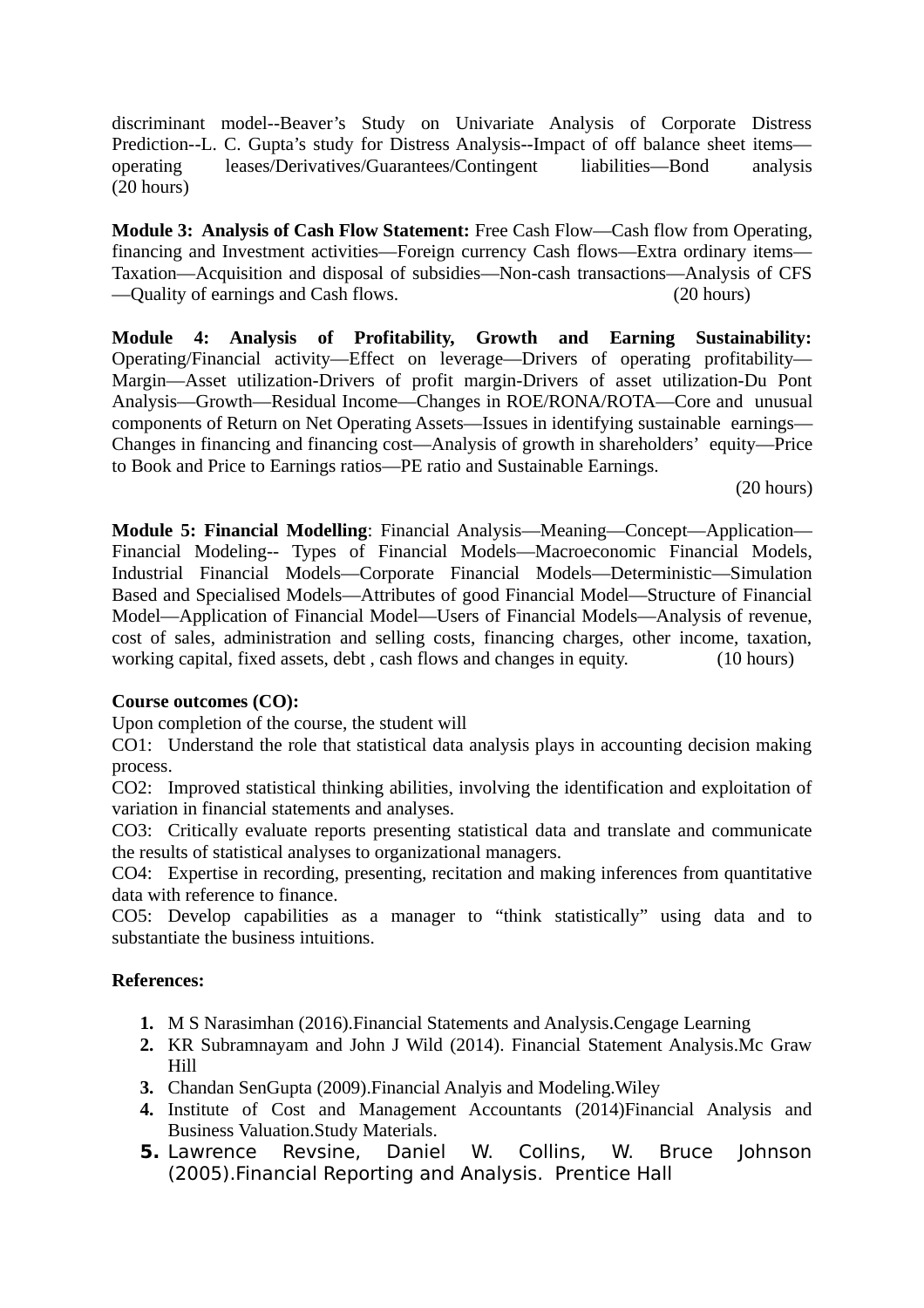**6.** Krishna G. Palepu, Paul M. Healy, Victor L Bernard (2007). Business Analysis and Valuation : Using Financial Statements, Text and Cases .South-Western College.

## **SEMESTER IV PAPER 5 CR 245 MAJOR PROJECT BASED ON RURAL INDUSTRIES**

Project work to commence at the end of the third semester

Every student shall work on a project related to Commerce and more closely associated to the Rural industries and Rural management.

Project Report to be submitted at the end of the fourth semester.

Project work should be done under the supervision and guidance of regular faculty.

Students who submit a project shall justify the following:

- Relevance of the study
- Problem identified
- Objectives and the Methodology
- Outcome envisaged and the possible application of the same.

For identifying a topic which is live from the environment/industry is possible through establishing linkages with industry/ policy making bodies.

Two copies of the project report in English (Printed or typed in A4 size paper) should be submitted by the student on or before the completion of the fourth semester

### **Structure of the Report**

Title Page

- Certificate from the guide
- Name of the Student, Name and Designation of the supervising Teacher
- Acknowledgements
- Contents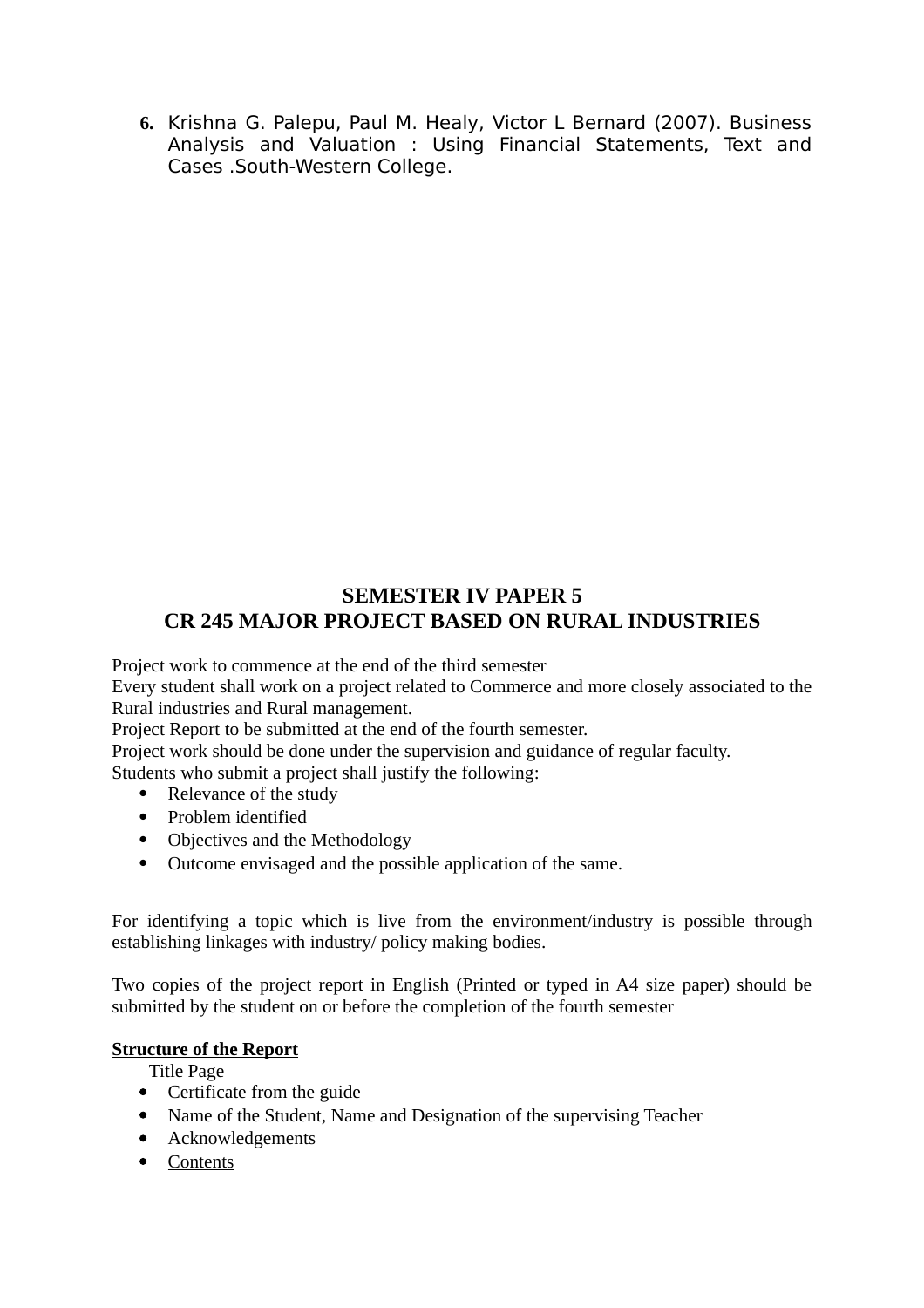- Executive Summary
- Chapter I: Introduction
- 1. Research problem
- 2. Objectives of the study,( ONE primary objective associated with the statement of the problem and other secondary objectives)
- 3. Methodology ( stating the variables associated with the objectives) and the hypotheses emerging from research problem and objectives framed , sample design and technique
- Chapter II Review of Literature
- Chapter III and IV: Data Analysis and interpretation
- Chapter V: Summary findings Recommendations
- Appendix (Questionnaire, Specimen copies of forms, other exhibits etc ;)
- Bibliography

### **Project evaluation and viva-voce:**

Dissertation /Project to be submitted at the end of the last semester will be valued by a Board of 1 examiner appointed by the university. The maximum marks shall be 100. The project report shall be subject to internal and external evaluation followed by a Viva-voce.

A viva voce related to the project work will also be conducted by the external evaluation board and students have to attend the viva voce individually.

Marks are to be awarded to the students combining the internal external evaluation and viva voce.

### **Total Marks for the Project is 100**

| Internal evaluation of Project work                         | 25 |
|-------------------------------------------------------------|----|
| External evaluation of Project work                         | 25 |
| Average of the same to be taken for project work out of 25. |    |

External viva voce examination

External evaluation board will have one external examiner appointed by the University and either HOD or his nominee in the panel

| Total:                 | 75 |
|------------------------|----|
| Breakup:               |    |
| Relevance of the study | h. |
| Problem identification | 10 |
| Research methodology   | 30 |
| Findings               | 10 |
| Reporting              | 10 |
| Linkage in the study   | 5  |
| Outcome achieved       | 5  |

The student should get a minimum of 50% in project report (including report and viva voce).